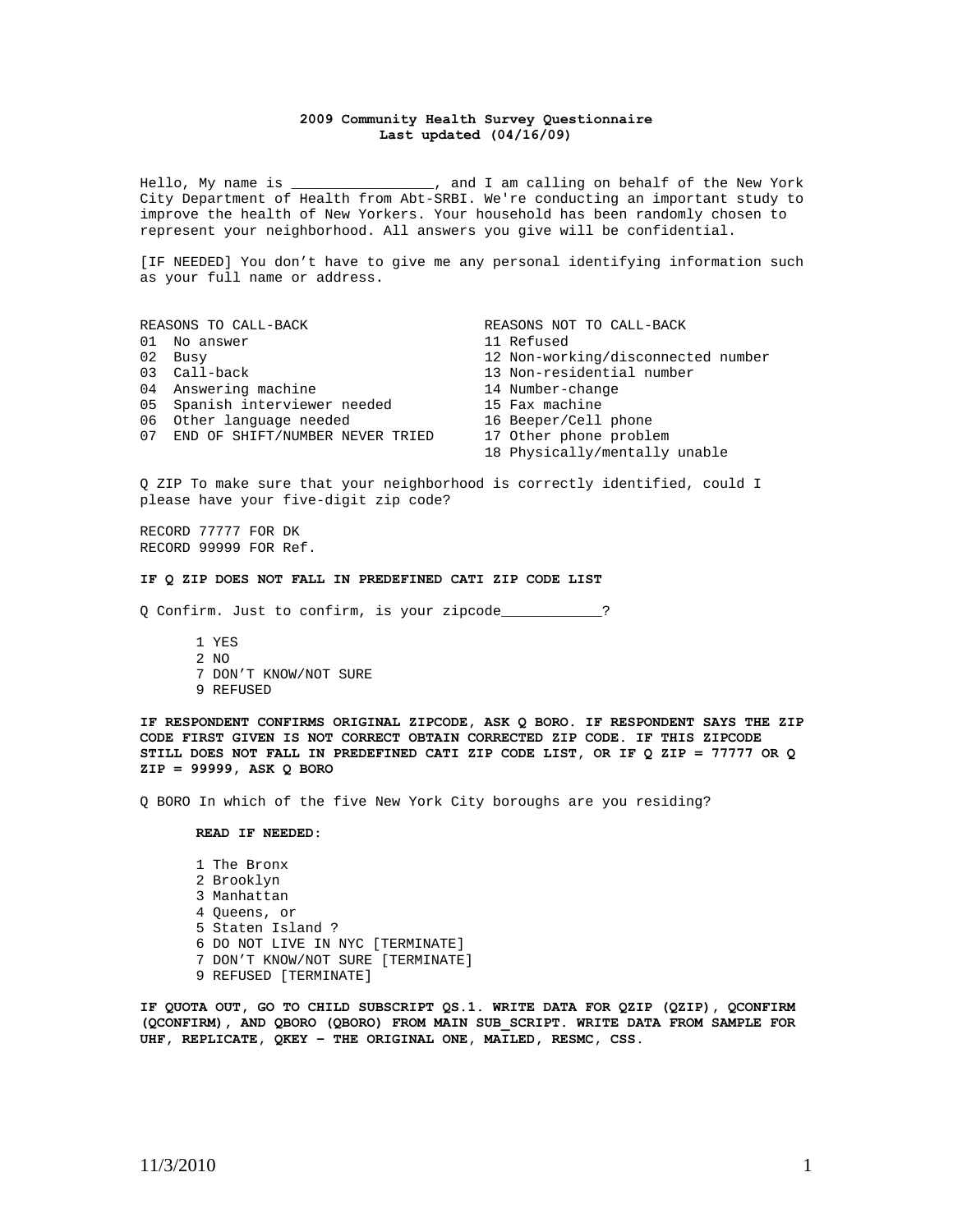Q HH Now I need to randomly select one adult who lives in your household to be interviewed. How many members of your household, INCLUDING YOURSELF, are 18 years of age or older?

READ IF NEEDED: Household members are those who spend a majority of their time living in the household.

RECORD 88 FOR NOT A PRIVATE RESIDENCE RECORD 99 FOR REFUSED/DK

\_\_\_\_\_\_\_\_\_ Number of adults [RANGE 1-20]

**IF NO ADULTS (HH=0) OR NOT A PRIVATE RESIDENCE (HH=88) OR REFUSED/DK (HH=99):**  Those are all the que stions I have for you. Thank you for your time. **TERMINATE INTERVIEW.** 

**IF ONLY 1 ADULT (HH=1) ASK HHa, ELSE IF MORE THAN ONE ADULT (HH>1) ASK HHb.** 

HHa Are you the adult?

1 Yes 2 No 9 Refused **IF HHa=1, THEN READ S6A, ELSE SKIP TO S6B.** 

s6a Then you are the person I need to speak with. Let me start by saying your contact information such as your phone number will not be shared with the Health Department or anyone else. Participation is voluntary: you can stop the interview at any time or decide not to answer any question. The interview takes about 25 minutes. If you have any questions I can't answer, I'll give you a telephone number for more information. **[GO TO QWHICH]**

**IF HHa=2 (NOT THE ADULT)**  s6b May I speak with the adult?

1 Yes - available (SKIP TO WHICH) 2 No - not available – [GO TO s6b1] 9 Refused

#### **IF MORE THAN ONE ADULT (HH>1) ASK HHb.**

HHb. NUMADULT How many of these adults are men and how many are women?

INTERVIEWER: RECORD 99 FOR REFUSED

 $\overline{\phantom{0}}$  MEN \_\_\_ WOMEN

[If either NUMMEN or NUMWOMEN = 99 then Thank and terminate]

# **[CATI note: See Appendix A for Selection algorithm]**

Q PICK Could I please speak with \_\_\_\_\_\_\_\_\_\_\_? [RANDOMLY PICKED]

1 Yes - available (SKIP TO WHICH) 2 No - not available – [GO TO S6b1] 9 Refused

**QLEVEL =1**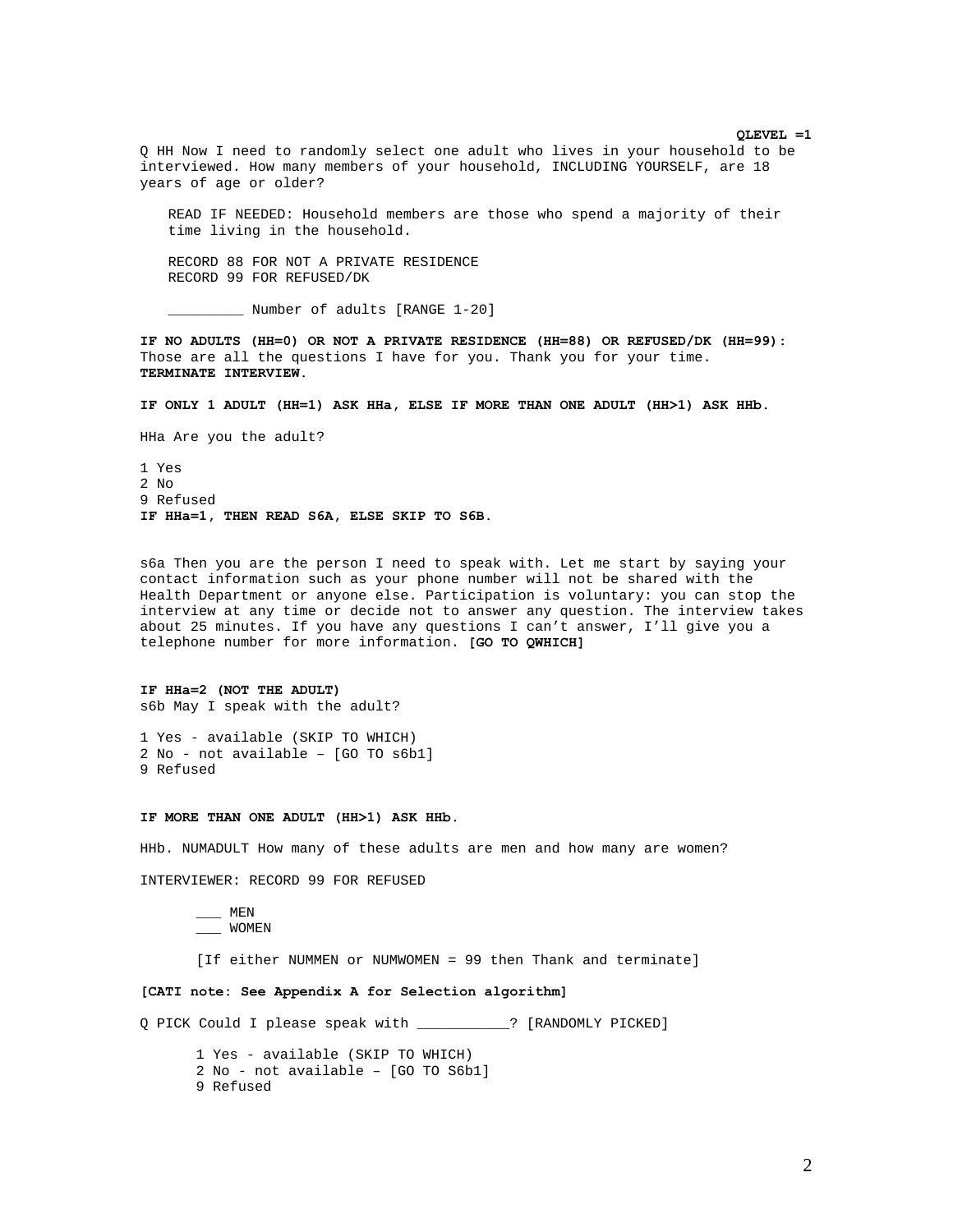## **IF PICKED PERSON IS NOT AVAILABLE:**

S6b1. (If s6b = 2) May I please have the adult's name so we can ask for them when we call back?/(If  $q$  pick = 2) May I please have the (PICKED PERSON'S) name so that we can speak with [them] when we call back?

1 Gave response – (ENTER RESPONSE) 7 (VOL) Don't know – (Thanks and terminate) 9 (VOL) Refused – (Thanks and terminate) Q WHICH INTERVIEWER: SELECT LANGUAGE 1 English 2 Spanish

3 Russian Paper 4 Chinese Paper

# **IF HHa = 1 GO TO Q1.1, ELSE GO TO Q HELLO**  Q HELLO

Hello, My name is \_\_\_\_\_\_\_\_\_\_\_\_\_\_\_\_\_, and I am calling on behalf of the New York City Department of Health from Abt-SRBI. We're conducting an important study to improve the health of New Yorkers. Your household has been randomly chosen to represent your neighborhood. All answers you give will be confidential.

Your contact information such as your phone number will not be shared with the Health Department or anyone else. Participation is voluntary: you can stop the interview at any time or decide not to answer any question. The interview takes about 25 minutes. If you have any questions I can't answer, I'll give you a telephone number for more information.

**ENTER CHS MAIN SUBSCRIPT HERE. WRITE DATA FROM SAMPLE FOR UHF, REPLICATE, QKEY – THE ORIGINAL ONE, MAILED, RESMC, CSS. WRITE SCREENER VARIABLES TO CHS SUBSCRIPT.**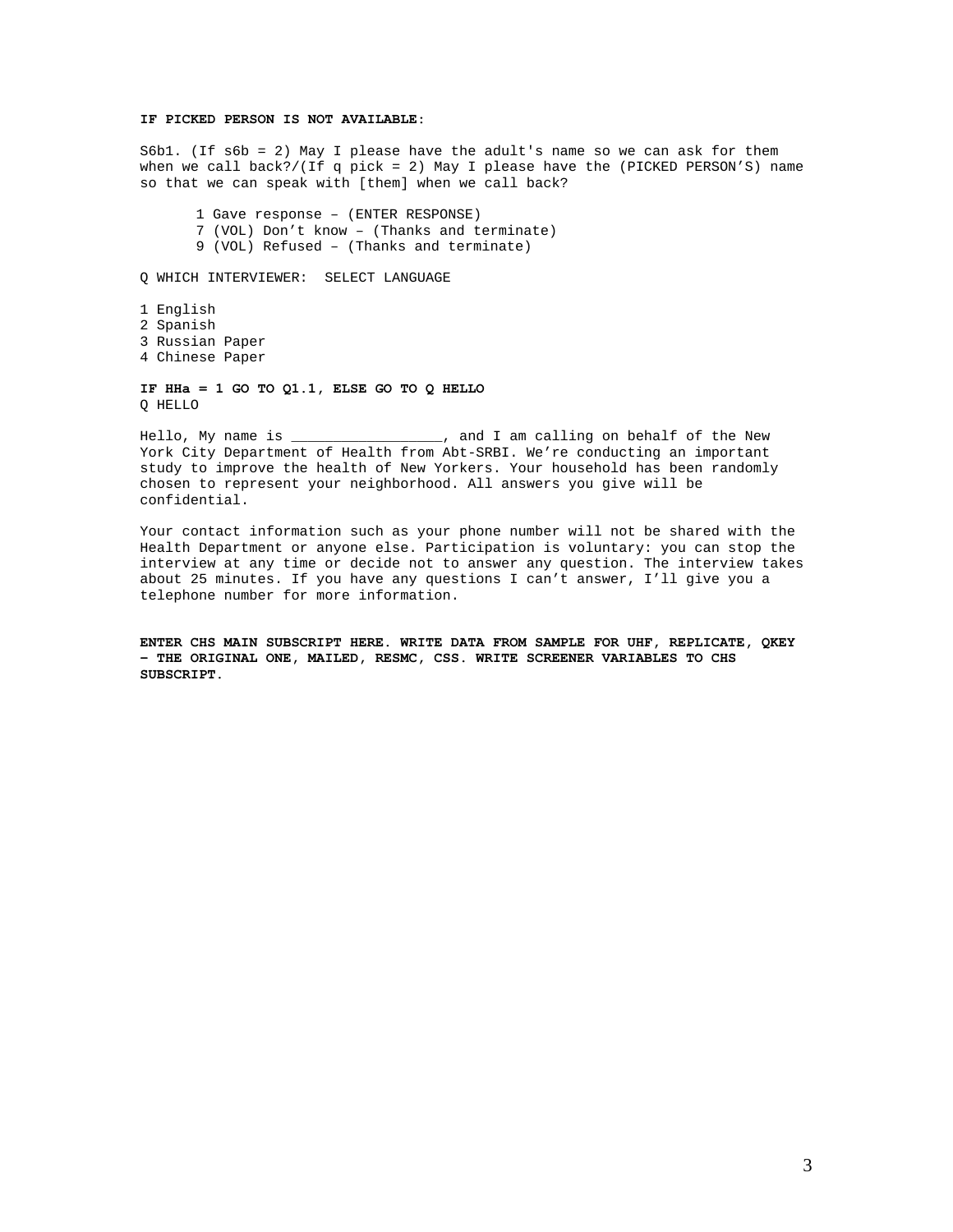## **ASK ALL**

**Q1.1 -** Would you say that in general your health is excellent, very good, good, fair or poor?

- 1 EXCELLENT 2 VERY GOOD 3 GOOD 4 FAIR 5 POOR 7 DON'T KNOW/NOT SURE 9 REFUSED
- **ACCESS**

#### **ASK ALL**

**Q2.1 -** Do you have any kind of health insurance coverage, including private health insurance, prepaid plans such as H-M-Os, or government plans such as Medicare or Medicaid?

READ IF NEEDED: Medicare is a health insurance program for people 65 and older or persons with disabilities.

READ IF NEEDED: Medicaid is a health insurance program for persons whose income and resources cannot cover the costs of health care.

1 YES 2 NO 7 DON'T KNOW/NOT SURE 9 REFUSED

## **ASK Q2.2 IF Q2.1 = 1, ELSE SKIP TO Q2.2c**

**Q2.2 -** What type of health insurance do you use to pay for your doctor or hospital bills? Is it insurance through:

BEGIN READING ANSWER CHOICES 01 Your employer

IF R CLEARLY PICKS 1, STOP READING ANSWER CHOICES AND ENTER 1. OTHERWISE, READ ENTIRE LIST.

02 Someone else's employer 03 A plan that you or someone else buys on your own 04 Medicare 05 Family Health Plus or Medicaid 06 The military, CHAMPUS, TriCare, or the VA 07 COBRA, or 08 Some other source ? 88 NONE 77 DON'T KNOW/NOT SURE 99 REFUSED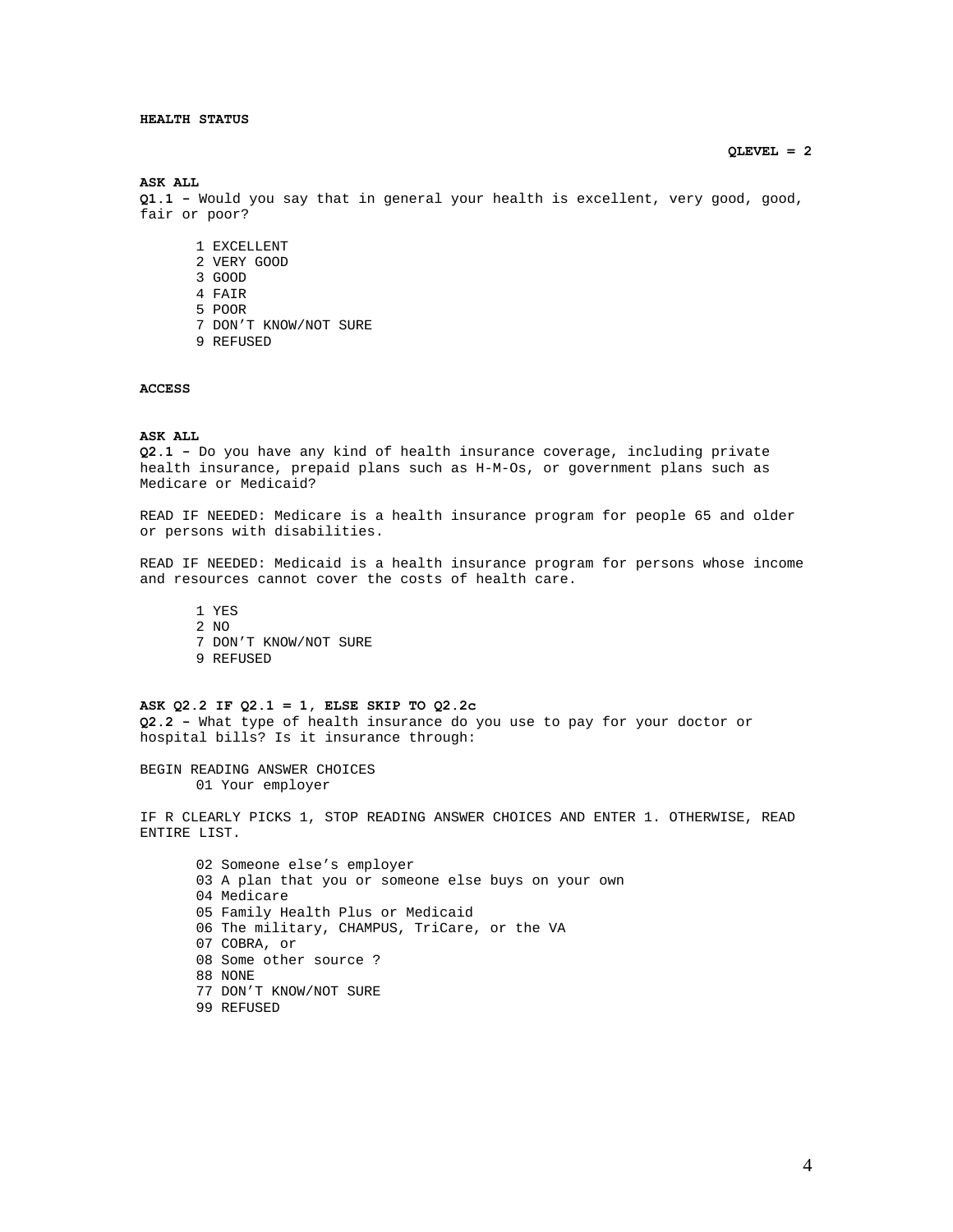**ASK Q2.2b IF Q2.1 = 1 Q2.2b -** Were you without health insurance at any point during the last 12 months?

- 1 YES
- 2 NO
- 7 DON'T KNOW/NOT SURE
- 9 REFUSED

**ASK Q2.2c IF Q2.1 NE 1 Q2.2c –** How long have you been without any kind of health insurance coverage?

INTERVIEWER NOTE: ROUND TO CLOSEST WEEK, MONTH OR YEAR IF NECESSARY (1 Year = 12 Months)

1\_\_ WEEKS 2\_\_ MONTHS 3\_\_ YEARS 888 NEVER HAD HEALTH INSURANCE COVERAGE 777 DON'T KNOW/NOT SURE 999 REFUSED

## **ASK ALL**

**Q2.3 -** Do you have one person or more than one person you think of as your personal doctor or health care provider?

INTERVIEWER PROBE IF "YES": Do you have only one or more than one?

1 YES, ONLY ONE 2 YES, MORE THAN ONE 3 NO 7 DON'T KNOW/NOT SURE 9 REFUSED

# **ASK ALL**

**Q2.4 -** Was there a time in the past 12 months when you needed medical care but did NOT get it? Medical care includes doctor's visits, tests, procedures, prescription medication and hospitalizations.

1 YES 2 NO 7 DON'T KNOW/NOT SURE 9 REFUSED

#### **PREVENTIVE CARE**

#### **ASK ALL**

**Q2.5** In the last 12 months has a doctor, nurse or other health professional asked or talked to you about your weight?

- 1 YES
- 2 NO 7 DON'T KNOW/NOT SURE
- 9 REFUSED

# **ASK ALL**

**Q2.6** In the last 12 months has a doctor, nurse or other health professional asked or talked to you about alcohol use?

1 YES 2 NO 7 DON'T KNOW/NOT SURE 9 REFUSED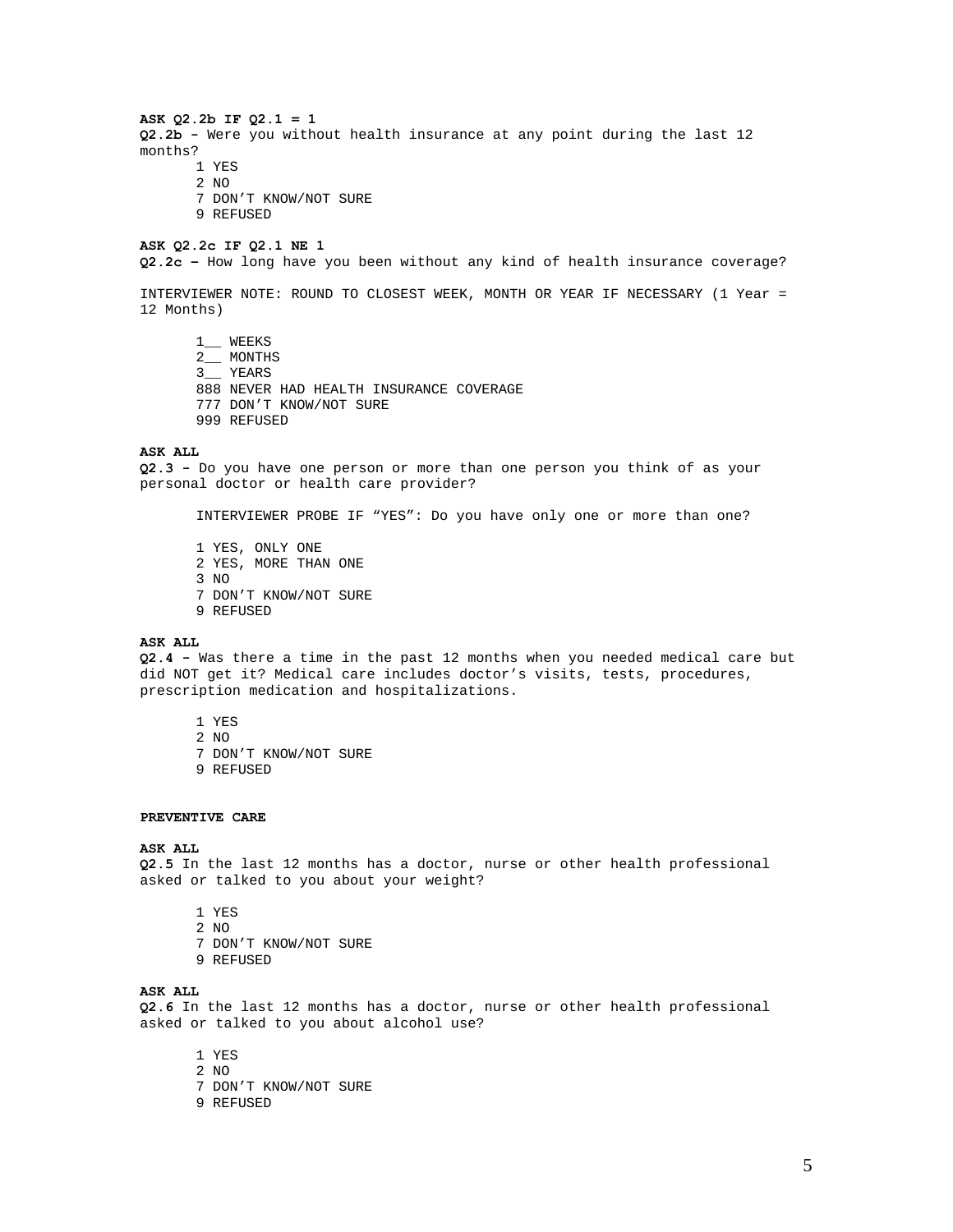## **CHRONIC DISEASE**

## **ASK ALL**

**Q3.1 -** Have you ever been told by a doctor, nurse or other health professional that you have hypertension, also called high blood pressure?

- 1 YES
- 2 NO
- 7 DON'T KNOW/NOT SURE
- 9 REFUSED

# **ASK Q3.2 IF Q3.1 = 1**

**Q3.2** – Have you ever been told by a doctor, nurse or other health professional that you need to take medicine for your high blood pressure?

- 1 YES 2 NO 7 DON'T KNOW/NOT SURE 9 REFUSED
- **ASK Q3.3 if Q3.2 = 1**

**Q3.3 –** Are you currently taking medication for your high blood pressure?

- 1 YES  $2 \text{ N}$
- 7 DON'T KNOW/NOT SURE
- 9 REFUSED

#### **ASK Q3.4 if Q3.1 = 1**

**Q3.4** During the past 30 days, have you checked your blood pressure at home? 1 YES

- 2 NO
- 7 DON'T KNOW/NOT SURE
- 9 REFUSED

## **ASK ALL**

**Q3.5 -** Have you ever been told by a doctor, nurse or other health professional that you have diabetes?

INTERVIEWER: IF "YES", AND FEMALE ASK: "Was this only when you were pregnant?"

- 1 YES 2 YES, FEMALE TOLD ONLY DURING PREGNANCY 3 NO 7 DON'T KNOW/NOT SURE 9 REFUSED
- 

# **ASK ALL**

**Q3.6 –** Have you ever been told by a doctor, nurse or other health professional that you had asthma?

1 YES

- 2 NO
- 7 DON'T KNOW/NOT SURE
- 9 REFUSED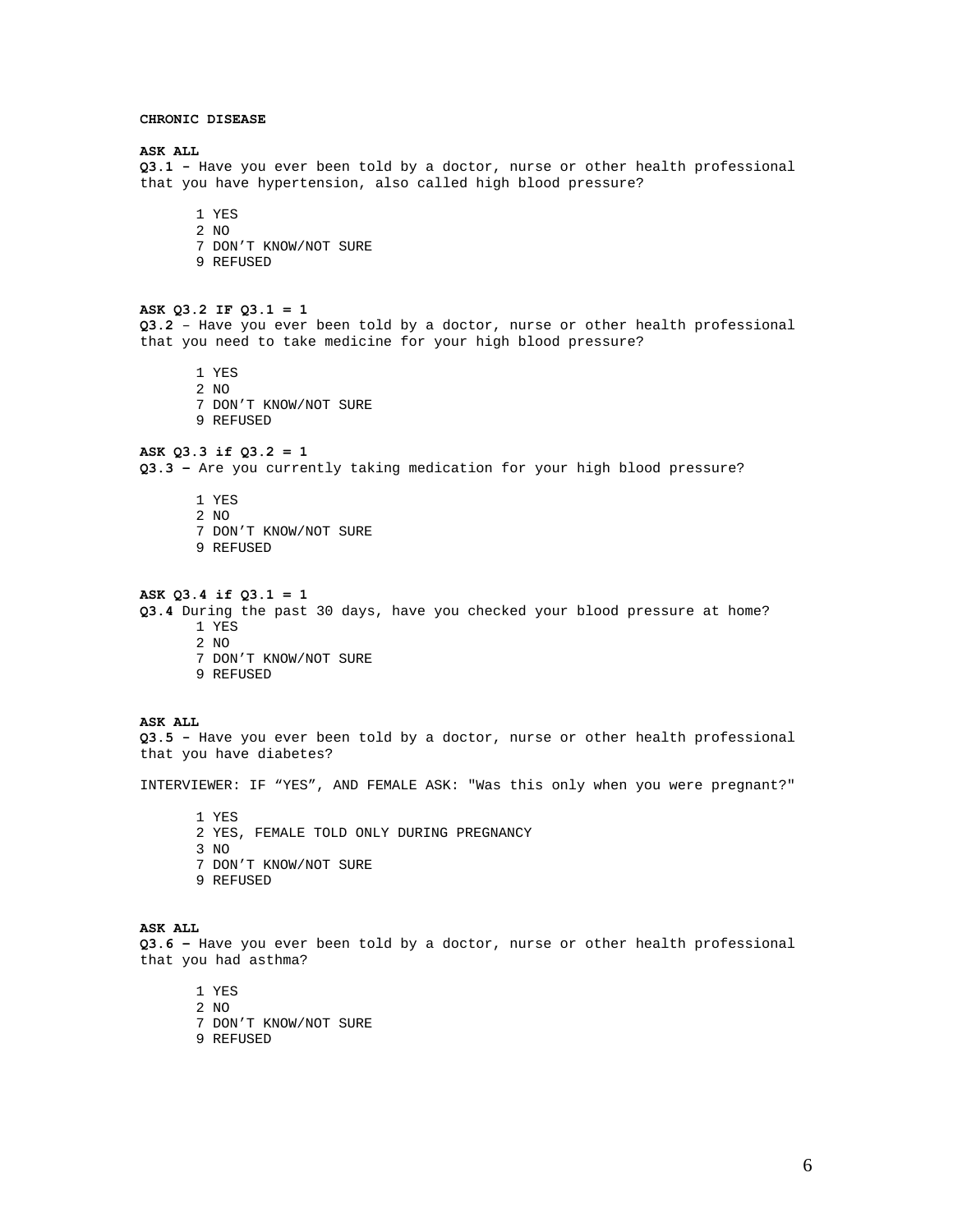**ASK Q3.7 IF Q3.6 = 1 Q3.7 -** In the last 12 months, have you had an episode of asthma or an asthma attack?

1 YES 2 NO 7 DON'T KNOW/NOT SURE 9 REFUSED

# **ASK Q3.8 IF Q3.6 = 1**

**Q3.8 -** During the past 12 months, how many times did you visit an emergency room or urgent care center because of asthma?

\_\_\_\_\_\_\_\_ NUMBER OF VISITS [76 OR MORE = "76"]

77 DON'T KNOW/NOT SURE 99 REFUSED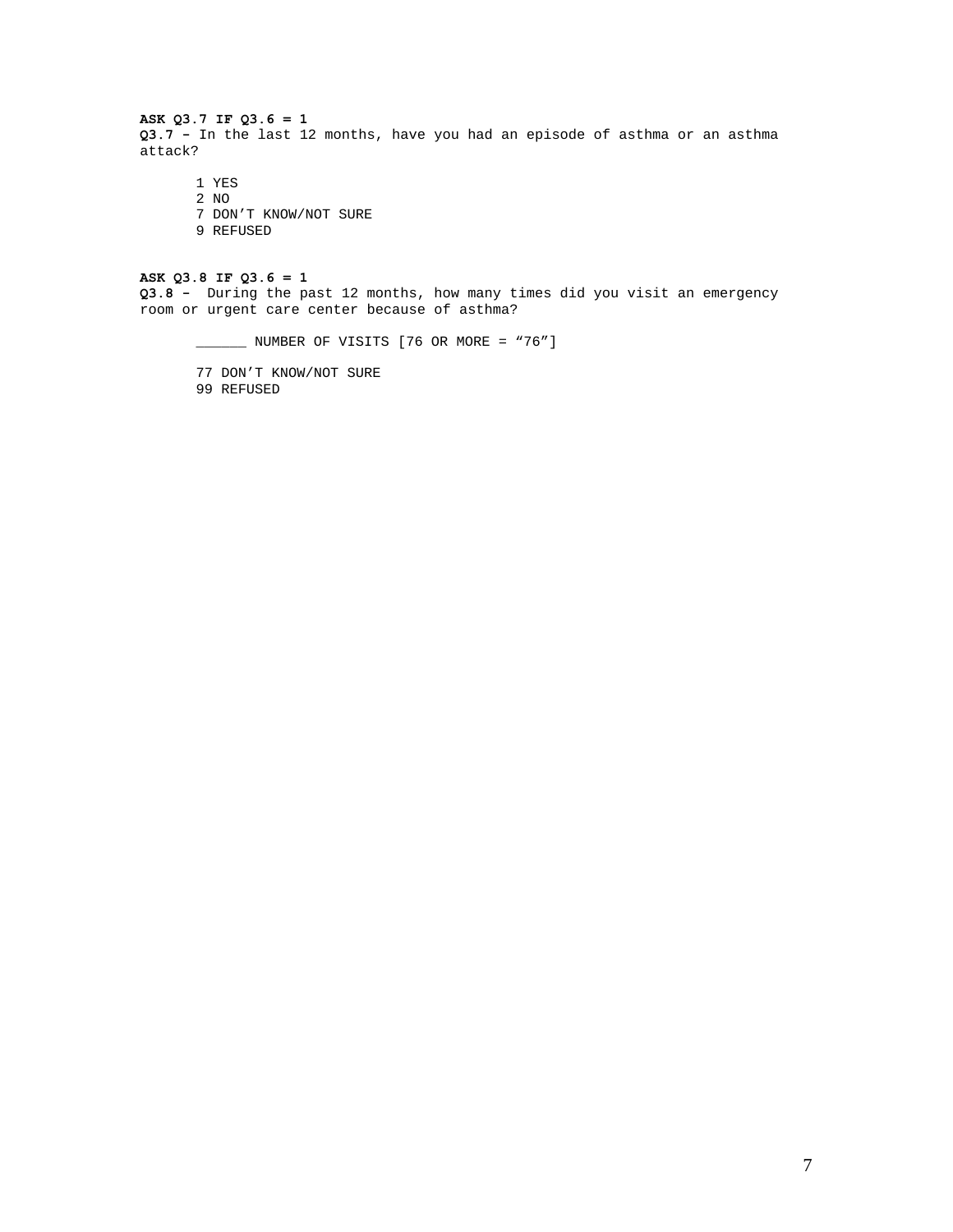## **MENTAL HEALTH**

READ: The next few questions are about your mental health

#### **ASK ALL**

**Q4.1 -** During the past 30 days, how often did you feel

So sad that nothing could cheer you up?

All of the time, most of the time, some of the time, a little of the time, OR none of the time?

IF ASKED FOR HELP WITH MENTAL HEALTH PROBLEM: THE NUMBER FOR PROJECT LIBERTY IS (800) LIFE NET OR **800-543-3638**

1 ALL OF THE TIME 2 MOST OF THE TIME 3 SOME OF THE TIME 4 A LITTLE OF THE TIME 5 NONE OF THE TIME 7 DON'T KNOW/NOT SURE 9 REFUSED

**ASK ALL Q4.2 -** During the past 30 days, how often did you feel

Nervous?

All of the time, most of the time, some of the time, a little of the time, OR none of the time?

IF ASKED FOR HELP WITH MENTAL HEALTH PROBLEM: THE NUMBER FOR PROJECT LIBERTY IS (800) LIFE NET OR **800-543-3638**

1 ALL OF THE TIME 2 MOST OF THE TIME 3 SOME OF THE TIME 4 A LITTLE OF THE TIME 5 NONE OF THE TIME 7 DON'T KNOW/NOT SURE 9 REFUSED

#### **ASK ALL**

**Q4.3 –** (READ IF NEEDED: During the past 30 days), how often did you feel

Restless or fidgety?

(READ IF NEEDED: All of the time, most of the time, some of the time, a little of the time, OR none of the time?)

IF ASKED FOR HELP WITH MENTAL HEALTH PROBLEM: THE NUMBER FOR PROJECT LIBERTY IS (800) LIFE NET OR **800-543-3638**

1 ALL OF THE TIME 2 MOST OF THE TIME 3 SOME OF THE TIME 4 A LITTLE OF THE TIME 5 NONE OF THE TIME 7 DON'T KNOW/NOT SURE 9 REFUSED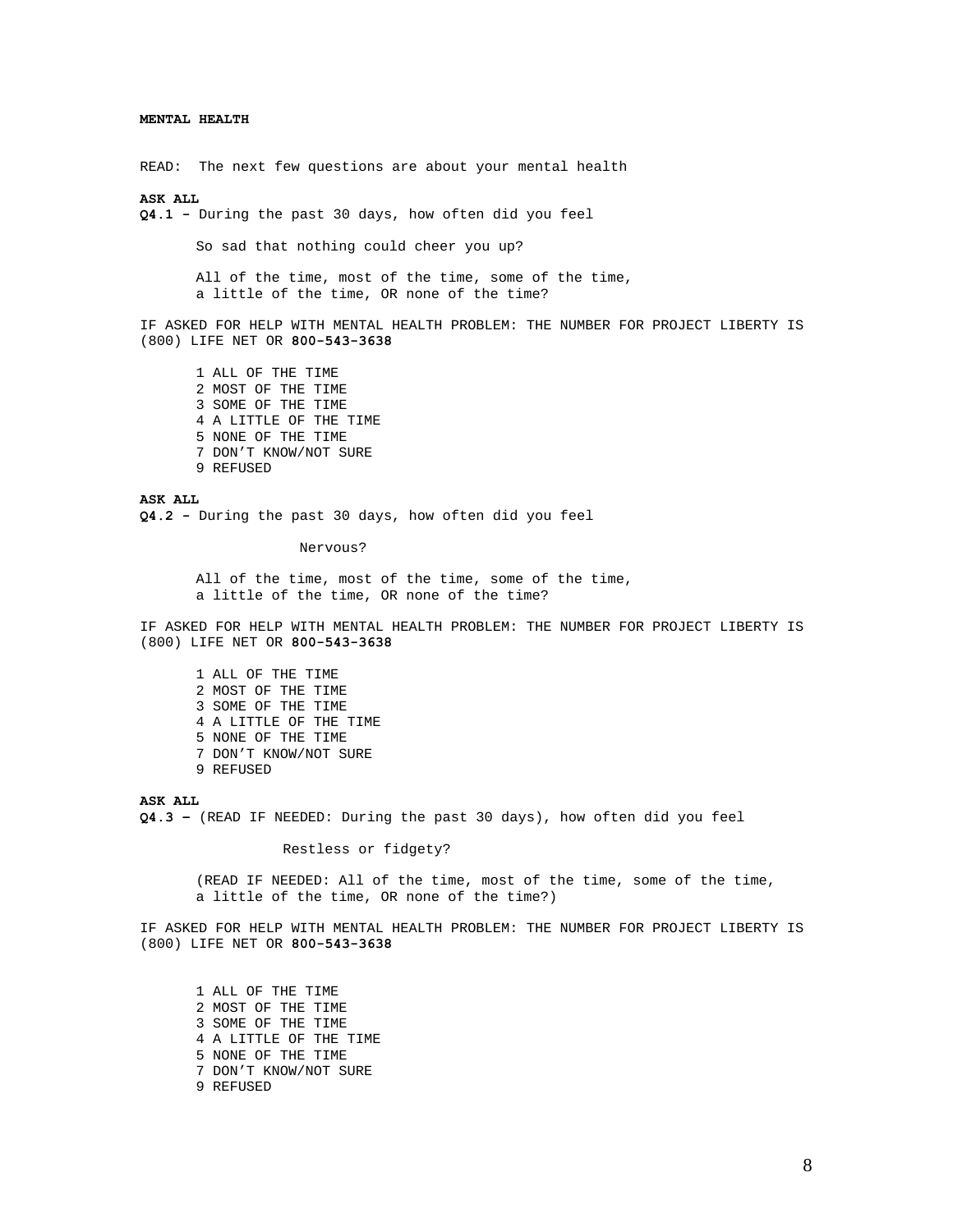**ASK ALL Q4.4 -** (READ IF NEEDED: During the past 30 days), how often did you feel

Hopeless?

(READ IF NEEDED: All of the time, most of the time, some of the time, a little of the time, OR none of the time?)

IF ASKED FOR HELP WITH MENTAL HEALTH PROBLEM: THE NUMBER FOR PROJECT LIBERTY IS (800) LIFE NET OR **800-543-3638**

1 ALL OF THE TIME 2 MOST OF THE TIME 3 SOME OF THE TIME 4 A LITTLE OF THE TIME 5 NONE OF THE TIME 7 DON'T KNOW/NOT SURE 9 REFUSED

#### **ASK ALL**

**Q4.5 -** (READ IF NEEDED: During the past 30 days), how often did you feel

That everything was an effort?

(READ IF NEEDED: All of the time, most of the time, some of the time, a little of the time, OR none of the time?)

IF ASKED FOR HELP WITH MENTAL HEALTH PROBLEM: THE NUMBER FOR PROJECT LIBERTY IS (800) LIFE NET OR **800-543-3638**

1 ALL OF THE TIME 2 MOST OF THE TIME 3 SOME OF THE TIME 4 A LITTLE OF THE TIME 5 NONE OF THE TIME 7 DON'T KNOW/NOT SURE 9 REFUSED

**ASK ALL Q4.6 -** (READ IF NEEDED: During the past 30 days), how often did you feel

Worthless?

(READ IF NEEDED: All of the time, most of the time, some of the time, a little of the time, OR none of the time?)

IF ASKED FOR HELP WITH MENTAL HEALTH PROBLEM: THE NUMBER FOR PROJECT LIBERTY IS (800) LIFE NET OR **800-543-3638**

1 ALL OF THE TIME 2 MOST OF THE TIME 3 SOME OF THE TIME 4 A LITTLE OF THE TIME 5 NONE OF THE TIME 7 DON'T KNOW/NOT SURE 9 REFUSED

\*\*\*GENERATE K6 score\*\*\*\*\* FOR **Q 4.1 – Q 4.6, CODE "**7 Don't know" and "9 Refused" as = 5.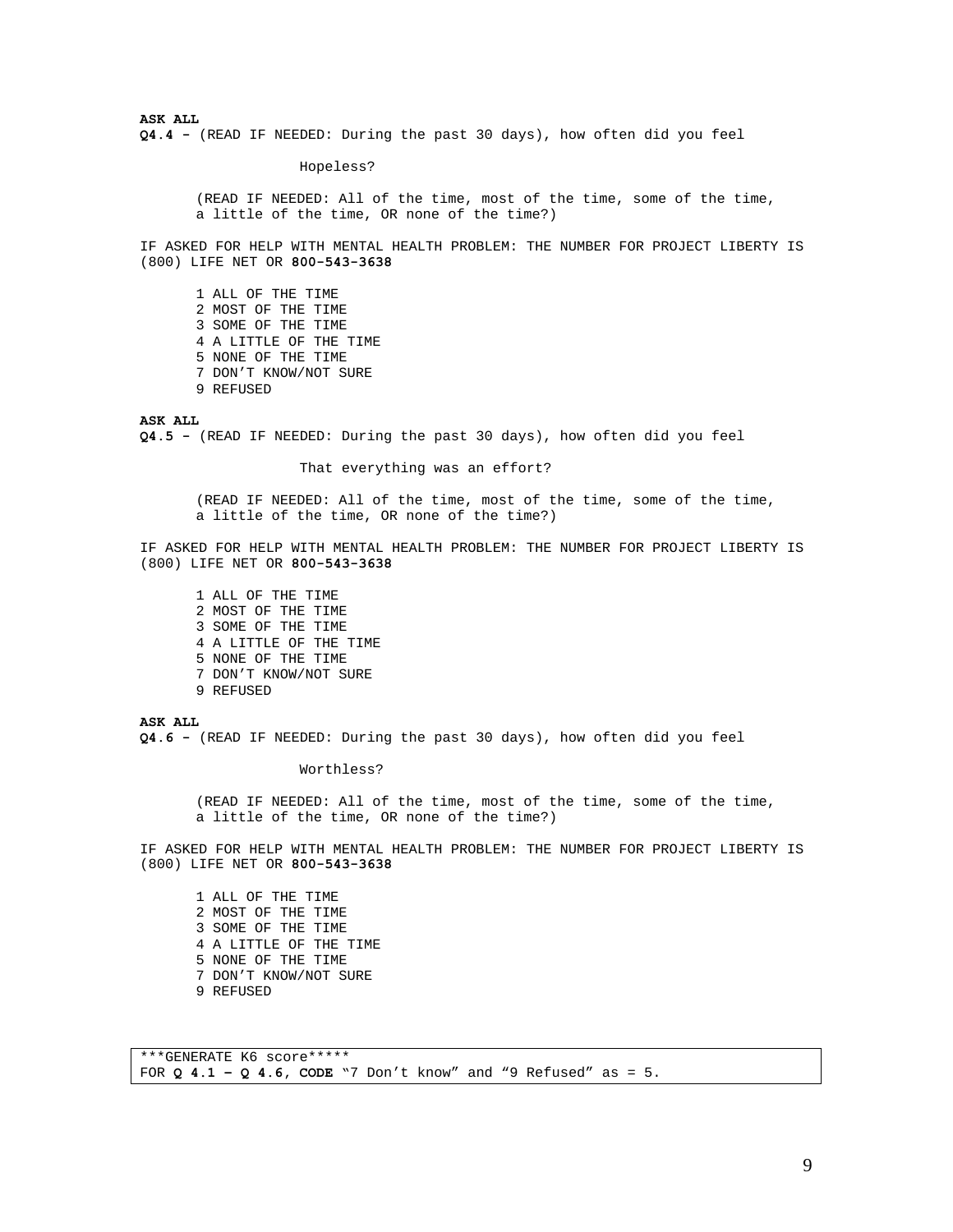```
k6 score =30 - (4.1 + 4.2 + 4.3 + 4.4 + 4.5 + 4.6)if k6 >12 then SMI=1; 
else if k6<=12, THEN SMI =2;
```
## **ASK IF SMI=1**

**Q4.7** We just talked about a number of feelings you had during the PAST 30 DAYS. Altogether, how MUCH did these feelings interfere with your life or activities: a lot, some, a little, or not at all?

1 A LOT 2 SOME 3 A LITTLE 4 NOT AT ALL 7 DON'T KNOW/NOT SURE 9 REFUSED

#### **ASK ALL**

**Q4.8** - DURING THE PAST 30 DAYS, have you received any counseling or taken prescription medication for a mental health problem?

1 YES 2 NO 7 DON'T KNOW/NOT SURE 9 REFUSED

#### ASK  $Q4.9$  IF  $Q4.8 \neq 1$

**Q4.9 –** IN THE LAST 12 MONTHS, have you received any counseling or taken prescription medication for a mental health problem?

1 YES 2 NO 7 DON'T KNOW/NOT SURE 9 REFUSED

#### **ASK ALL**

**Q4.10 -** Have you ever been told by a doctor, nurse or other health professional that you have depression?

1 YES 2 NO 7 DON'T KNOW/NOT SURE 9 REFUSED

# **ASK Q4.11 IF Q4.10 = 1**

**Q4.11 -** Were you first told by a doctor, nurse or other health professional that you have depression in the last 12 months?

- 1 YES
- 2 NO
- 7 DON'T KNOW/NOT SURE
- 9 REFUSED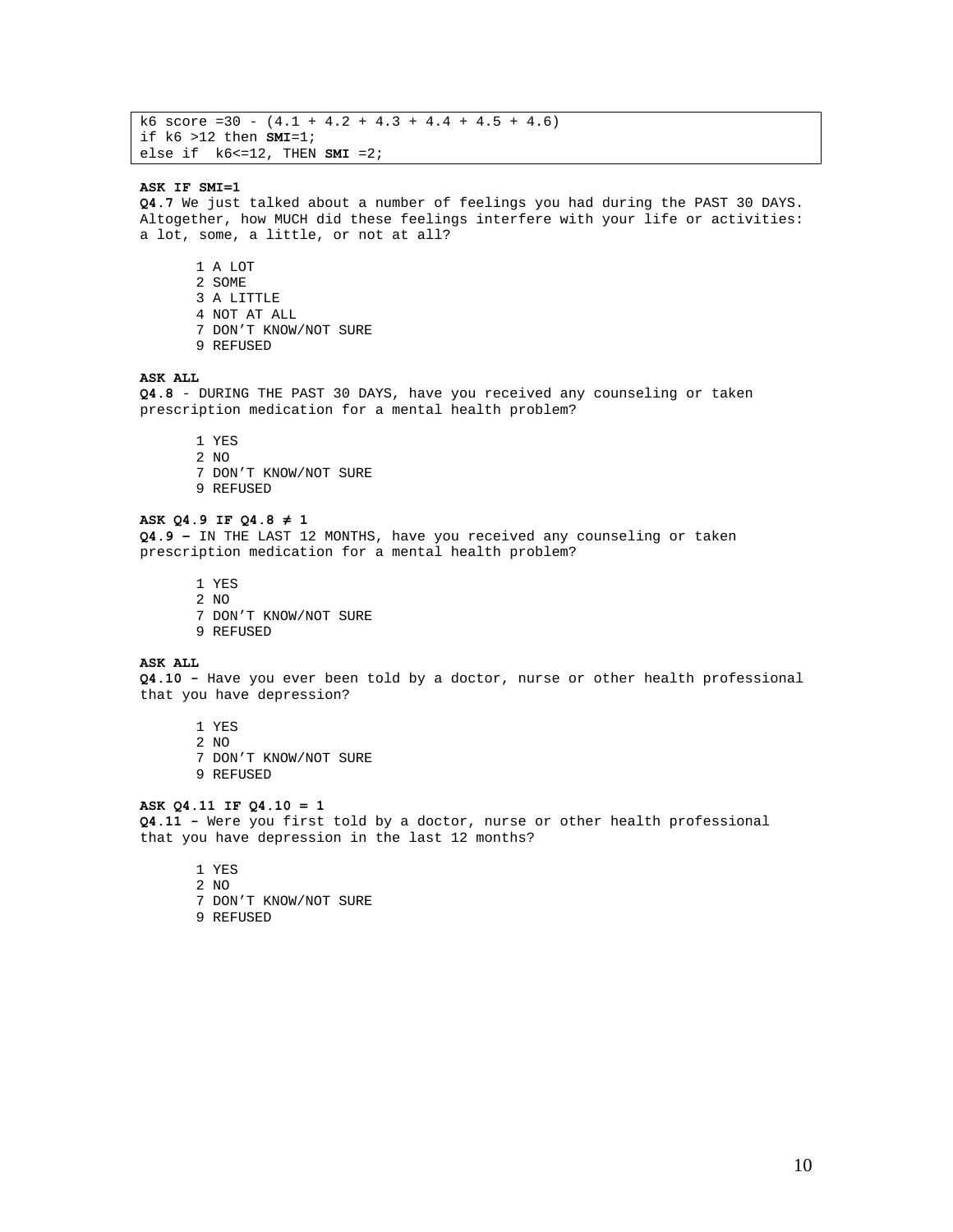#### **PHYSICAL ACTIVITY AND NUTRITION**

**READ SCREEN:** And now some questions about food and drinks.

#### ASK ALL.

**Q5.1 -** Thinking about nutrition...how many total servings of fruit and/or vegetables did you eat yesterday? A serving would equal one medium apple, a handful of broccoli, or a cup of carrots.

INTERVIEWER: IF RESPONDENT TELLS YOU WHAT FRUITS/VEGETABLES HE/SHE ATE, ADD UP THE SERVINGS AFTER REPEATING THE QUESTION ONCE.

PROBE: You ate (REPEAT ALL THE FRUITS AND VEGETABLES RESPONDENT SAID). That adds up to X servings. Would you say you ate X servings of fruits and vegetables yesterday?

\_\_\_\_\_\_ NUMBER OF SERVINGS [CATI RANGE 0 – 50]

77 DON'T KNOW/NOT SURE 99 REFUSED

#### ASK ALL

**Q5.2** How often do you drink sugar sweetened soda? Do NOT include diet soda or seltzer.

READ IF NEEDED: How many sodas do you drink per day, per week or per month?

READ IF NEEDED: One drink of soda would equal a 12 ounce can, bottle or glass.

1\_\_ PER DAY 2\_\_ PER WEEK 3\_\_ PER MONTH 888 NONE / NEVER / RARELY 777 DON'T KNOW/NOT SURE 999 REFUSED

#### **CATI: ONLY ONE FIELD CAN BE ENTERED**

#### **ASK ALL**

**Q5.3** How often do you drink other sweetened drinks like sweetened iced tea, sports drinks, fruit punch or other fruit-flavored drinks? Do NOT include diet soda, sugar free drinks, or 100% juice.

READ IF NEEDED: How many sweetened drinks do you drink per day, per week or per month?

READ IF NEEDED: One drink of sweetened drinks would equal a 12 ounce can, bottle or glass.

1\_\_ PER DAY 2\_\_ PER WEEK 3\_\_ PER MONTH 888 NONE / NEVER / RARELY 777 DON'T KNOW/NOT SURE 999 REFUSED

**CATI NOTE: ONLY ALLOW ONE FIELD TO BE ENTERED.**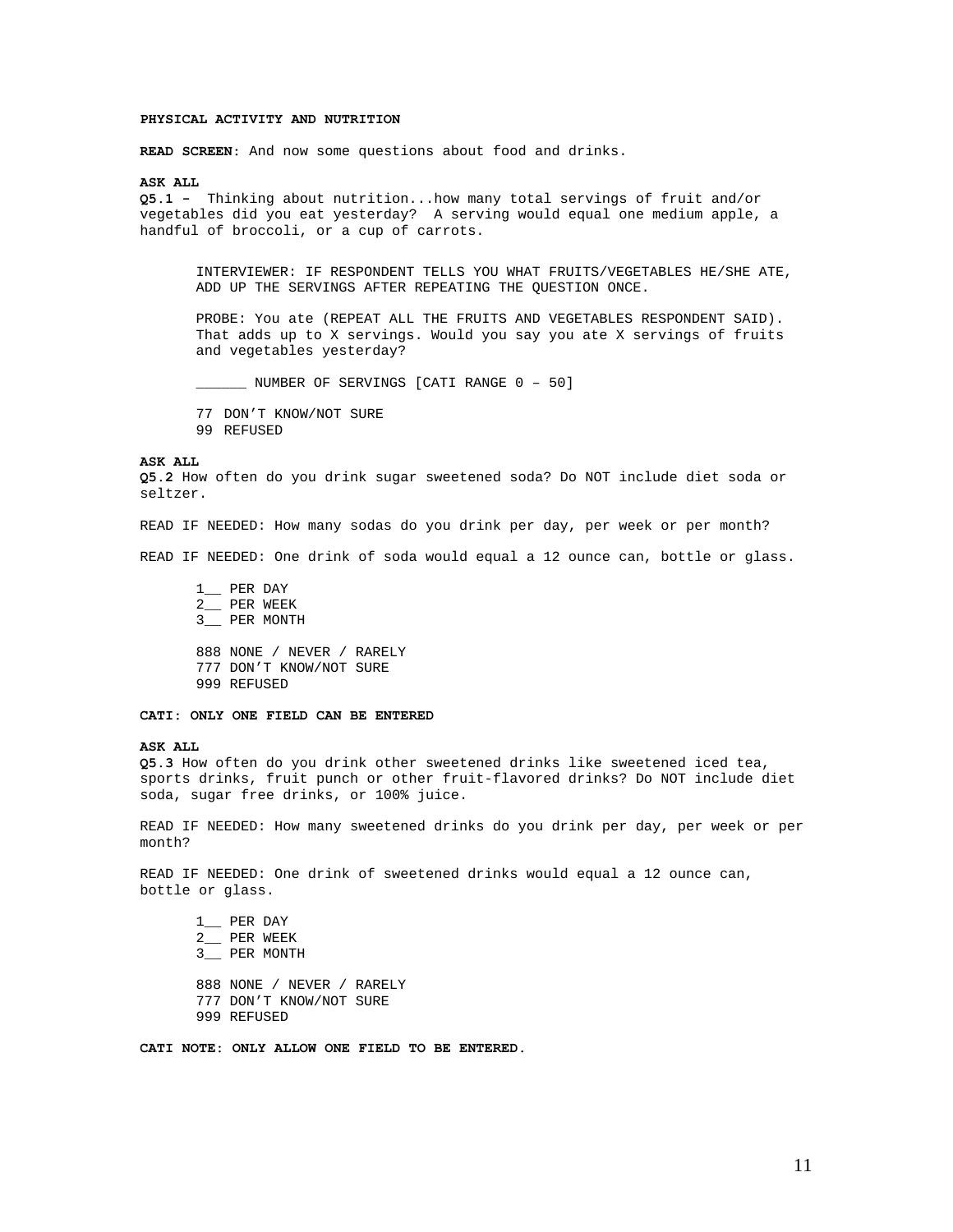# **ASK ALL**

**Q5.4 -** How many times per week or per month do you eat meals purchased at a deli, street vendor or restaurant? Please include meals eaten at a restaurant, carried out or delivered.

1\_\_ PER WEEK 2\_\_ PER MONTH 888 NONE / NEVER / RARELY 777 DON'T KNOW/NOT SURE 999 REFUSED

## **ASK Q5.5 IF Q5.4 NE 777, 888, or 999**

**Q5.5 - (IF Q5.4 > 0 READ: Of those meals)** How often do you eat something from a fast-food restaurant or chain such as: McDonalds, KFC, Taco Bell, Golden Krust or similar places?

READ IF NEEDED:How many times per week or per month?

1\_\_ PER WEEK 2\_\_ PER MONTH 888 NONE / NEVER / RARELY 777 DON'T KNOW/NOT SURE 999 REFUSED

# **ASK ALL**

**Q5.6 -** Thinking about the last time you ate in a restaurant or took out food, were you aware of how the restaurant performed on its most recent Health Department inspection?

READ IF NEEDED: The Health Department inspects all food service businesses in New York City, including restaurants and take-out places, and gives them a score.

1 YES 2 NO 3 [VOL] DON'T EAT IN OR TAKE FOOD OUT FROM RESTAURANTS 7 DON'T KNOW/NOT SURE

9 REFUSED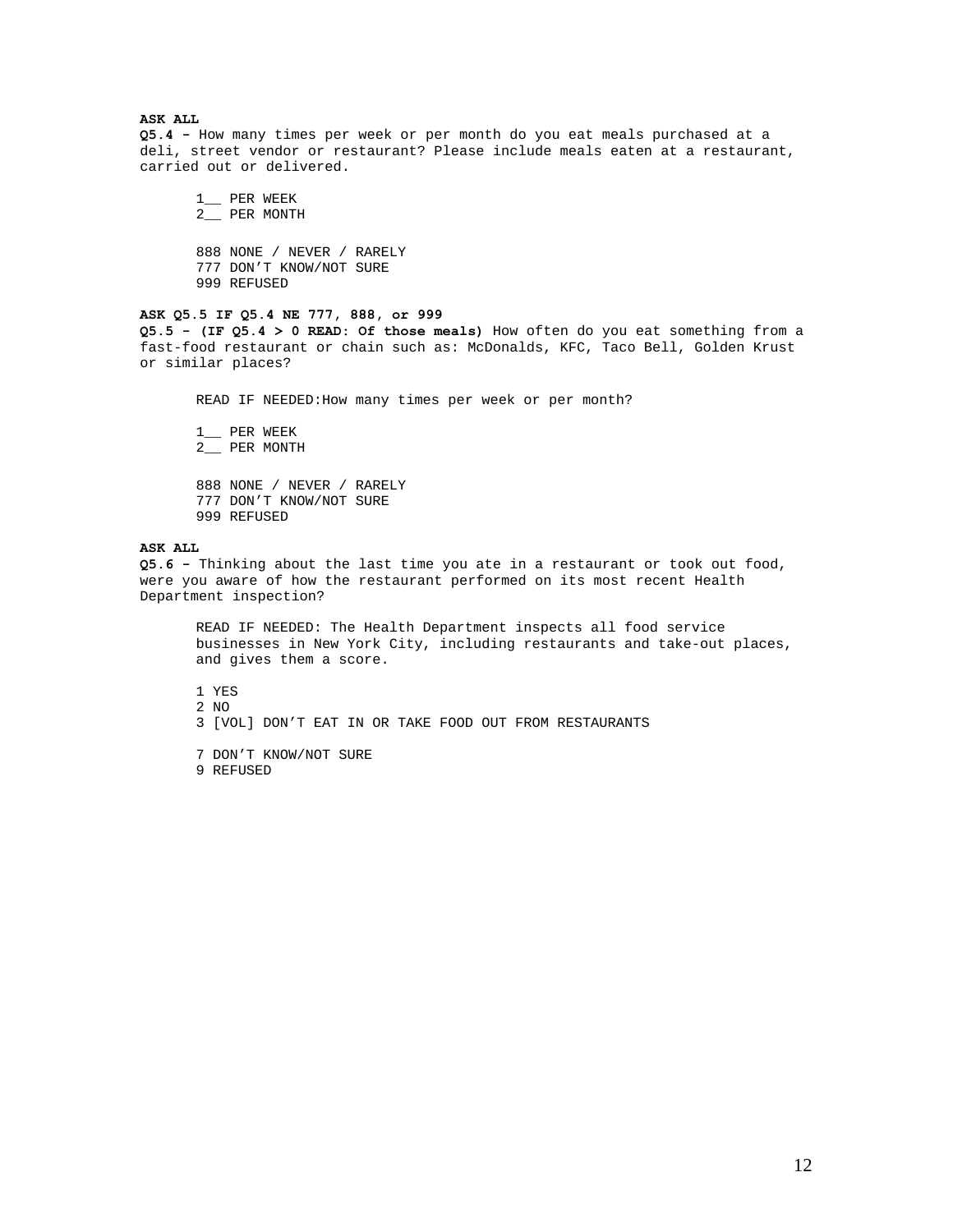**READ SCREEN:** The next few questions are about your water consumption.

## **ASK ALL**

**Q5.7** In the past 30 days, what types of water did you drink? Unfiltered tap water, filtered tap water, bottled plain water, seltzer water, or do you rarely or never drink water?

INTERVIEWER NOTE: WATER FROM A WATER COOLER (LIKE DEER PARK OR POLAND SPRINGS) COUNTS AS "BOTTLED WATER"

INTERVIEWER NOTE: CARBONATED WATER, SPARKLING WATER, CLUB SODA OR MINERAL WATER COUNT AS "SELTZER"

#### **MULTIPLE RESPONSE**

- 1 UNFILTERED TAP WATER
- 2 FILTERED TAP WATER
- 3 BOTTLED PLAIN WATER
- 4 SELTZER WATER
- 8 NONE / NEVER / RARELY DRINK WATER
- 7 DON'T KNOW/NOT SURE
- 9 REFUSED

ASK  $Q5.8$  IF  $Q5.7 \neq 5$ , 7 OR 9 AND MORE THAN ONE ANSWER 1-4 IS SELECTED **ELSE, SKIP TO Q5.9.** 

**Q5.8** Of those types of water, which did you drink most often?

INTERVIEWER NOTE: WATER FROM A WATER COOLER (LIKE DEER PARK OR POLAND SPRINGS) COUNTS AS "BOTTLED WATER"

#### **CATI NOTE: DISPLAY ONLY THOSE OPTIONS SELECTED IN Q5.7**

READ IF NEEDED

- 1 unfiltered tap water
- 2 filtered tap water
- 3 bottled plain water
- 4 seltzer water
- 7 DON'T KNOW/NOT SURE
- 9 REFUSED

#### **ASK ALL**

**Q5.9** In the past 30 days, how often did you drink water from a water fountain? Would you say at least once a day, at least once a week, at least once a month or never?

INTERVIEWER NOTE: INCLUDES ALL WATER FOUNTAINS INSIDE OR OUTSIDE (LIKE IN A PARK), BUT NOT WATER COOLERS

1 AT LEAST ONCE A DAY 2 AT LEAST ONCE A WEEK 3 AT LEAST ONCE A MONTH 8 NONE / NEVER / RARELY 7 DON'T KNOW/NOT SURE 9 REFUSED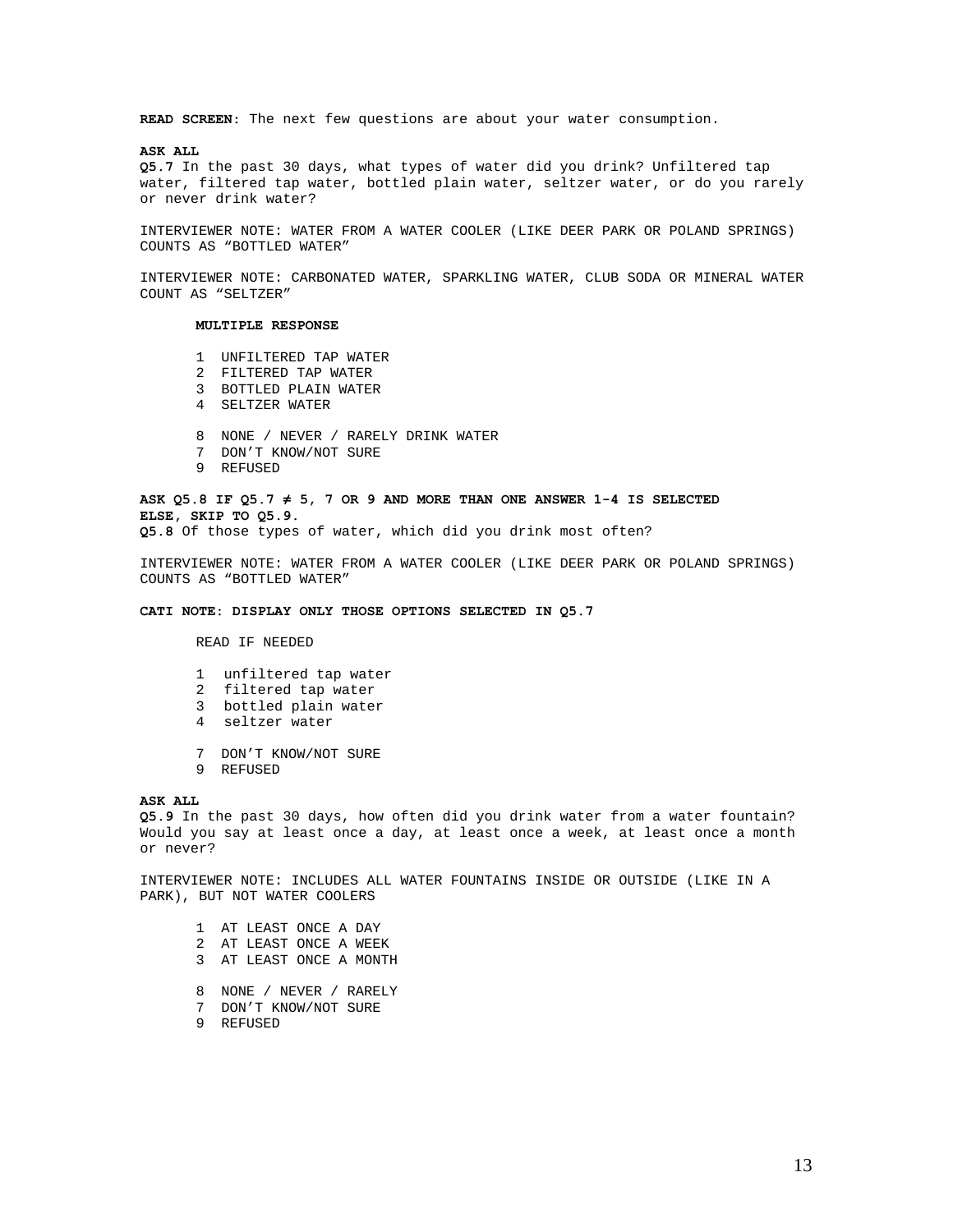## **ASK ALL**

**Q5.10** In the past 30 days, how often did you use a water fountain to fill a water bottle you carry with you?

INTERVIEWER NOTE: INCLUDES ALL WATER FOUNTAINS INSIDE OR OUTSIDE (LIKE IN A PARK), BUT NOT WATER COOLERS

READ IF NEEDED:

1 At least once a day 2 At least once a week, or 3 At least once a month ? 8 NONE / NEVER / RARELY 7 DON'T KNOW/NOT SURE 9 REFUSED

**SCREEN: Now I am going to ask you about bicycle use and physical activity. QLEVEL = 3** 

## **ASK ALL**

**Q5.11** In the past 12 months, how often have you ridden a bicycle in one of the five boroughs of New York City? Would you say several times a month, at least once a month, a few times a year, or never?

READ IF NEEDED: This does NOT include a stationary bike.

1 SEVERAL TIMES A MONTH

- 2 AT LEAST ONCE A MONTH
- 3 A FEW TIMES A YEAR
- 4 NEVER
- 5 [VOL] PHYSICALLY UNABLE TO RIDE A BIKE
- 7 DON'T KNOW/NOT SURE
- 9 REFUSED

#### **ASK ALL**

**Q5.12** During the past 30 days, have you walked or bicycled more than 10 blocks as part of getting to and from work, school, public transportation or to do errands?

1 YES 2 NO 7 DON'T KNOW/NOT SURE 9 REFUSED

**ASK ALL** 

**Q5.13 -** During the past 30 days, other than your regular job, did you participate in any physical activities or exercises such as running, calisthenics, golf, gardening, or walking for exercise?

- 1 YES
- 2 NO
- 7 DON'T KNOW/NOT SURE
- 9 REFUSED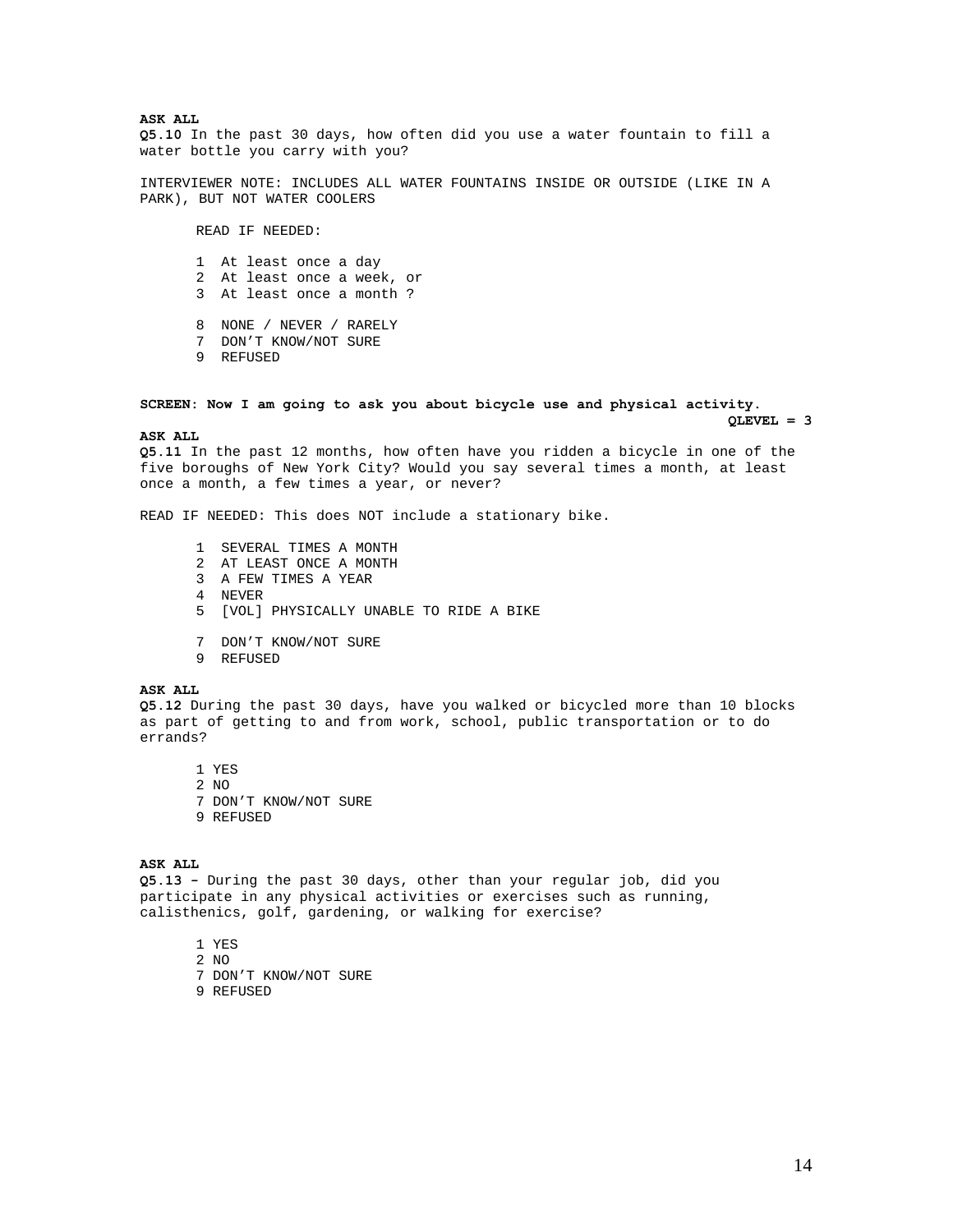## **IMMUNIZATIONS**

#### **ASK ALL**

**Q6.1 -** During the past 12 months, have you had a flu shot in your arm or a flu vaccine that was sprayed in your nose?

- 1 YES 2 NO 7 DON'T KNOW/NOT SURE
- 9 REFUSED

# **ASK Q6.2 IF Q6.1 = 1**

**Q6.2 -** Did you have a flu shot in your arm or a flu vaccine that was sprayed in your nose between the dates of September 1, 2008, and March 31, 2009?

- 1 YES
- 2 NO
- 7 DON'T KNOW/NOT SURE
- 9 REFUSED

# **ASK ALL**

**Q6.3** - Do you work in a health care setting where you have direct contact with patients as part of your routine work?

- 1 YES
- 2 NO
- 7 DON'T KNOW/NOT SURE
- 9 REFUSED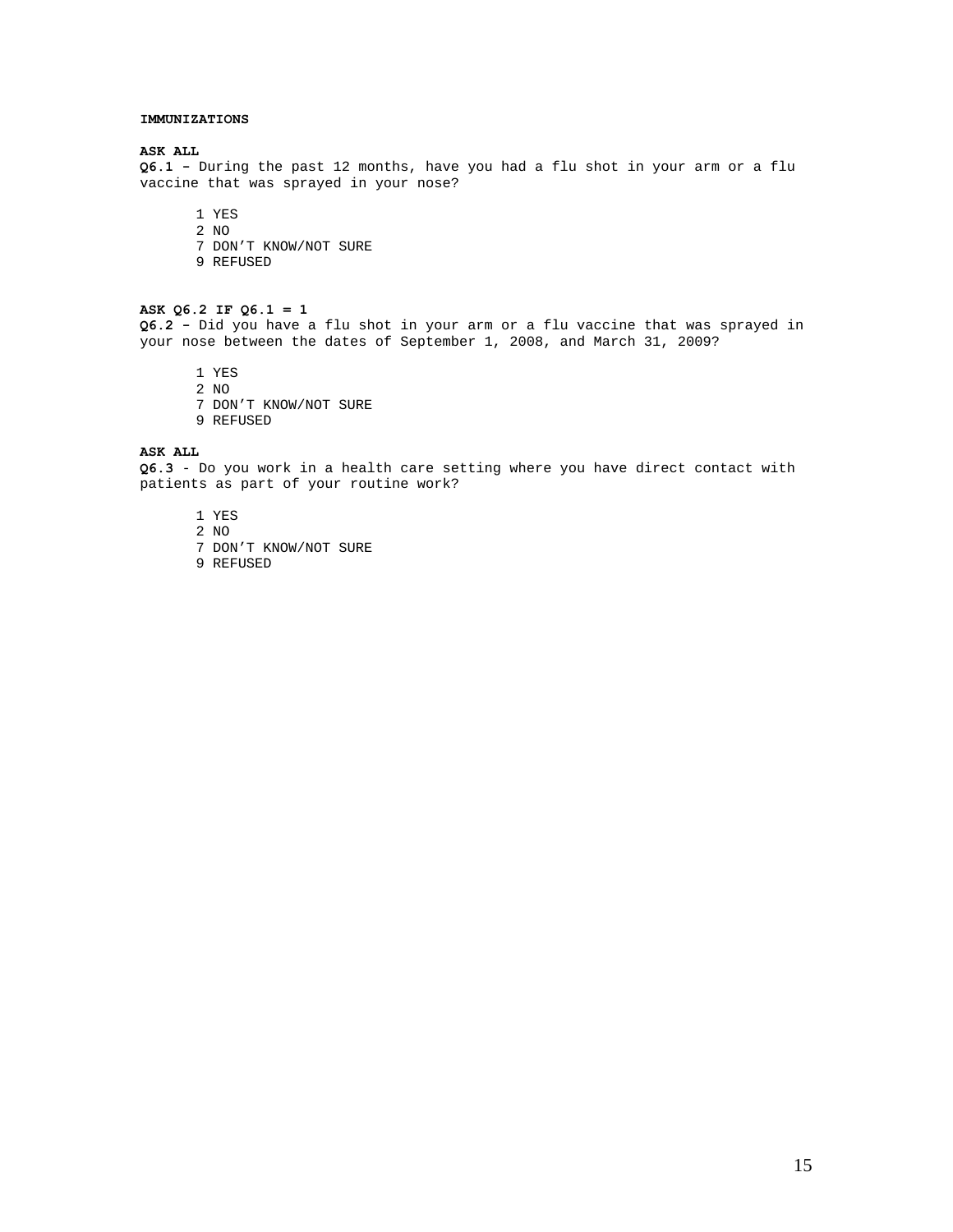## **DEMOGRAPHICS**

**SCREEN: Now I'd like to ask you some questions about yourself and your household.** 

# **ASK ALL**

**Q7.1 -** What is your age?

\_\_\_ AGE IN YEARS [RANGE 18-98] 07 DON'T KNOW/NOT SURE 09 REFUSED

# **ASK Q7.1a IF Q7.1 = 07 OR 09, ELSE SKIP TO Q7.2**

**Q7.1a -** We are only asking this information to make sure that we have talked to enough people in each age group. Can you just tell me if you are...?

READ ANSWER CHOICES:

1 65 or older 2 45-64 3 25-44, or 4 18-24 7 DON'T KNOW/NOT SURE 9 REFUSED

# **ASK ALL**

**Q7.2 -** Because it is sometimes difficult to determine over the phone, I am asked to confirm with everyone . . . Are you male or female?

1 MALE 2 FEMALE 7 DON'T KNOW/NOT SURE 9 REFUSED

#### **ASK ALL**

**Q7.3 -** Are you Hispanic or Latino?

1 YES 2 NO

- 7 DON'T KNOW/NOT SURE
- 9 REFUSED

#### **ASK Q7.3a IF Q7.3 = 1, ELSE SKIP TO Q7.4**

**Q7.3a -** Please tell me which group best represents your Hispanic or Latino origin or ancestry:

READ ANSWER CHOICES, ACCEPT FIRST RESPONSE [CATI: RANDMONIZE: 01-04]

- **01 Puerto Rican**
- **02 Cuban/Cuban-American**
- **03 Dominican/Dominican-American**
- **04 Mexican/Mexican-American**
- 05 Central or South American
- 06 Other Latin American, or
- 07 Other Hispanic/Latino
- 09 [VOL] SPANISH
- 77 DON'T KNOW/NOT SURE
- 99 REFUSED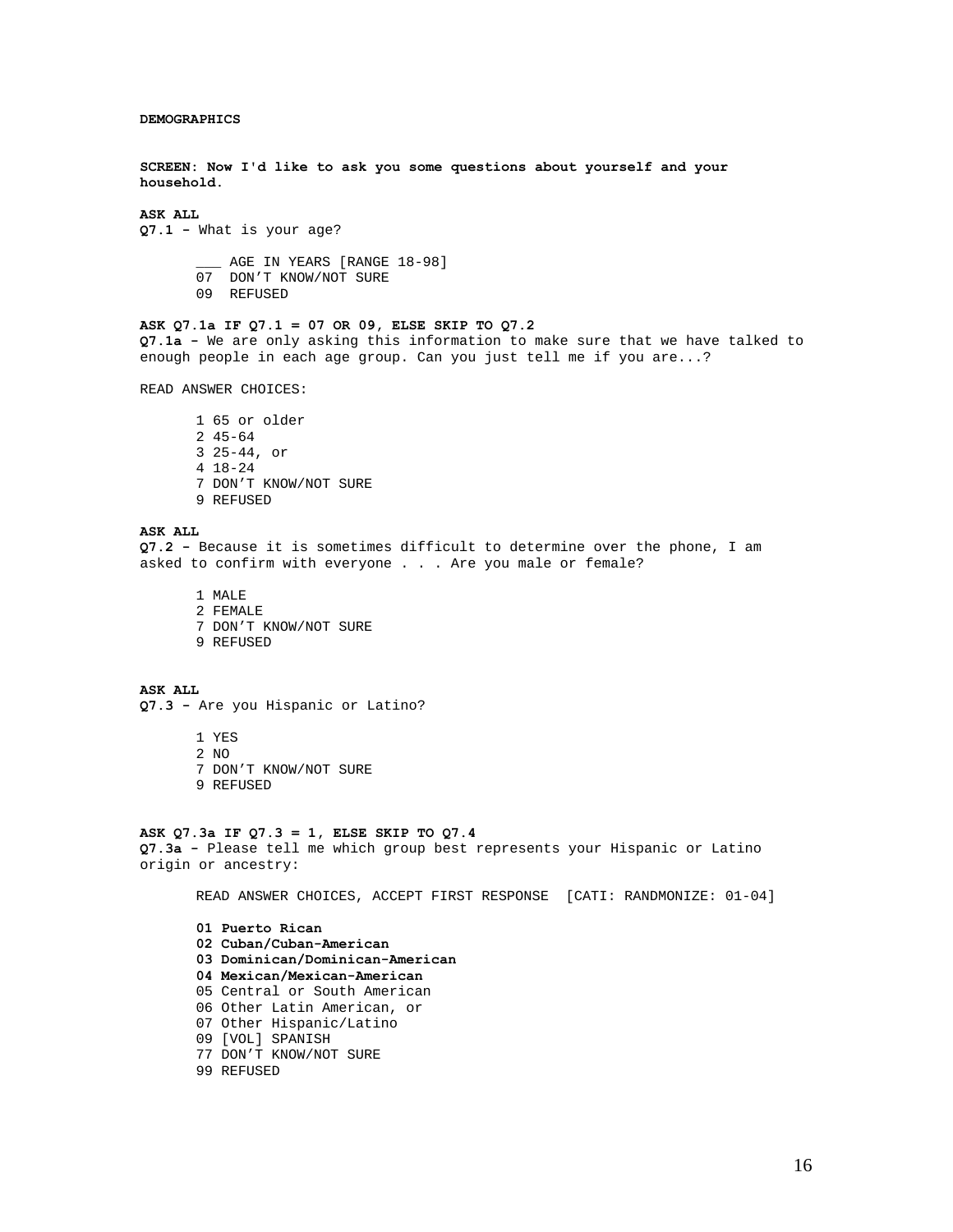**ASK ALL Q7.4 -** (**READ IF Q7.3=1:** Some people, aside from being Hispanic, also consider themselves to be a member of a racial group.) Which one or more of the following would you say is your race? READ ANSWER CHOICES, MULTIPLE RESPONSE: 01 White 02 Black or African American 03 Asian 04 Native Hawaiian or Other Pacific Islander 05 American Indian, Alaska Native, or 08 Something else (SPECIFY) \_ 77 DON'T KNOW/NOT SURE 99 REFUSED **QLEVEL = 4 ASK Q7.4a IF MORE THAN ONE ANSWER TO Q7.4, ELSE SKIP TO Q7.5 Q7.4a -** Which one of these groups would you say best represents your race? READ MENTIONED RACES: **CATI Note: Fill selected races from Q7.4.**  1 White 2 Black or African American 3 Asian 4 Native Hawaiian or Other Pacific Islander 5 American Indian, Alaska Native 8 Other named in Q7.4 7 DON'T KNOW/NOT SURE 9 REFUSED **ASK ALL Q7.5 -** Where were you born? Please tell me the state or country. 1 USA [List of states (screen 1), last option not in USA] **(SKIP TO Q7.5a)**  2 Outside USA [List of countries, includes Puerto Rico and other US territories **(SKIP TO Q7.5b) ASK Q7.5a IF Q7.5 = 1. Q7.5a**  01 ALABAMA 02 ALASKA 04 ARIZONA 05 ARKANSAS 06 CALIFORNIA 08 COLORADO 09 CONNECTICUT 10 DELAWARE 11 DISTRICT OF COLUMBIA 12 FLORIDA 13 GEORGIA 15 HAWAII 16 IDAHO 17 ILLINOIS 18 INDIANA 19 IOWA 20 KANSAS 21 KENTUCKY 22 LOUISIANA 23 MAINE 24 MARYLAND 25 MASSACHUSETTS 26 MICHIGAN 27 MINNESOTA 28 MISSISSIPPI 29 MISSOURI 30 MONTANA 31 NEBRASKA 32 NEVADA 33 NEW HAMPSHIRE 34 NEW JERSEY 35 NEW MEXICO 36 NEW YORK 37 NORTH CAROLINA 38 NORTH DAKOTA 39 OHIO 40 OKLAHOMA 41 OREGON 42 PENNSYLVANIA 44 RHODE ISLAND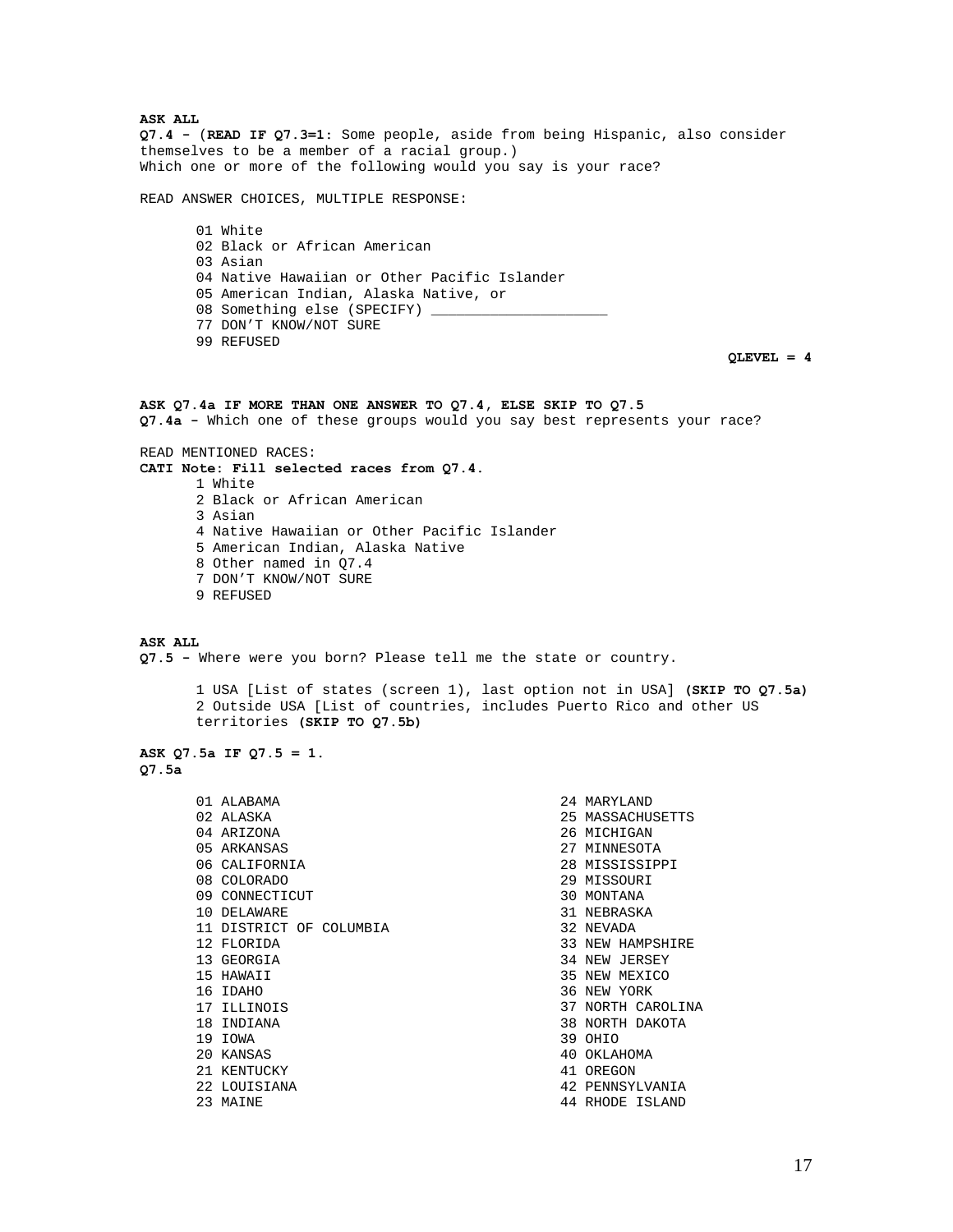45 SOUTH CAROLINA 46 SOUTH DAKOTA 47 TENNESSEE 48 TEXAS 49 UTAH 50 VERMONT 51 VIRGINIA **ASK Q7.5b IF Q7.5 = 2. Q7.5b**  01. ARGENTINA 02. AUSTRALIA 03. BANGLADESH 04. BARBADOS 05. BELARUS 06. BOLIVIA 07. BRAZIL 08. CANADA 09. CARIBBEAN 10. CHILE 11. CHINA 12. COLOMBIA 13. COSTA RICA 14. CUBA 15. DOMINICAN REPUBLIC 15. ECUADOR 17. EGYPT 18. EL SALVADOR 19. FRANCE 20. GERMANY 21. GHANA 22. GREECE 23. GUATEMALA 24. GUYANA 25. HAITI 26. HONDURAS 27. HONG KONG 28. HUNGARY 29. INDIA 30. IRELAND 31. ISRAEL 32. ITALY **ASK Q7.6 IF Q7.5 = 2, ELSE SKIP TO Q7.7 Q7.6 -** How long have you lived in this country? READ IF NEEDED: 1 Less than 5 years 2 5 to 9 years, or 3 10 or more years ? 7 DON'T KNOW/NOT SURE 9 REFUSED **ASK ALL Q7.7 -** What language do you speak most often at home? 1 ENGLISH 2 SPANISH 3 RUSSIAN 4 CHINESE (INCLUDES MANDARIN & CANTONESE) 5 INDIAN (INCLUDES HINDI & TAMIL)

6 OTHER

7 DON'T KNOW/NOT SURE

54 WEST VIRGINIA 55 WISCONSIN 56 WYOMING 77 DON'T KNOW 88 OTHER (SPECIFY)\_\_\_\_\_\_\_ 99 REFUSED

33. JAMAICA 34. JAPAN 35. KOREA 36. MEXICO 37. NICARAGUA 38. NIGERIA 39. PAKISTAN 40. PANAMA 41. PERU 42. PHILIPPINES 43. POLAND 44. PUERTO RICO 45. ROMANIA 46. RUSSIA 47. SIERRA LEONE 48. SOUTH AMERICAN 49. SPAIN 50. TAIWAN 51. TRINIDAD AND TOBAGO 52. TURKEY 53. UKRAINE 54. UNITED KINGDOM (INCLUDES ENGLAND, N. IRELAND, SCOTLAND, WALES) 55. VENEZUELA 56. VIETNAM 57. WEST INDIAN 58. YUGOSLAVIA 66. OTHER (SPECIFY) 77. DON'T KNOW/NOT SURE 99. REFUSE

18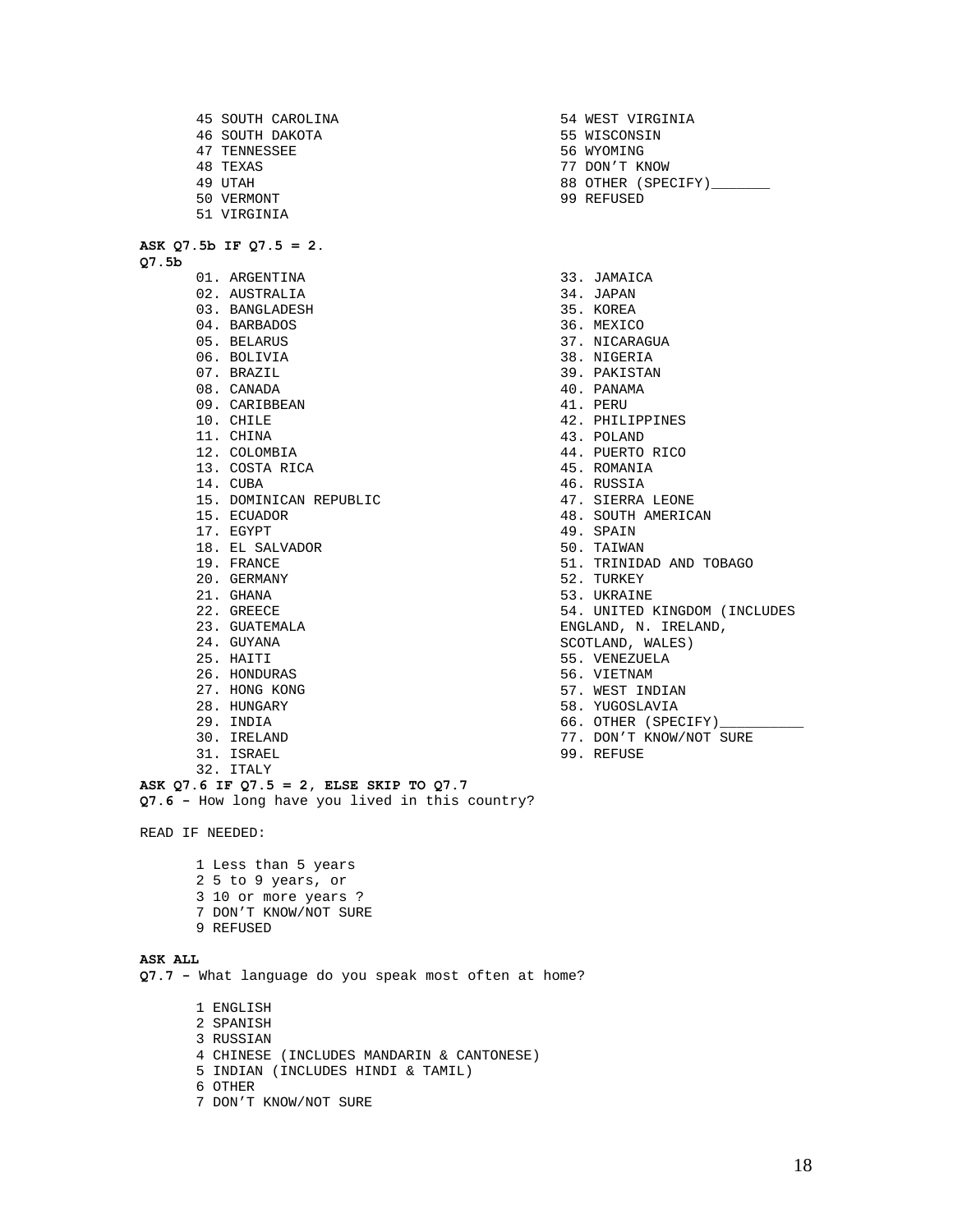9 REFUSED

**ASK ALL Q7.8 -** Are you. . .

READ ALL RESPONSES:

1 Married 2 Divorced 3 Widowed 4 Separated 5 Never married, or 6 A member of an unmarried couple living together 7 DON'T KNOW/NOT SURE 9 REFUSED

## **ASK ALL**

**Q7.9 -** Now I'll read a list of terms people sometimes use to describe themselves -- heterosexual or straight; homosexual, gay or lesbian; and bisexual. As I read the list again, please stop me when I get to the term that best describes how you think of yourself.

READ RESPONSES UNTIL RESPONDENT MAKES A SELECTION:

1 Heterosexual or straight 2 Homosexual, gay or lesbian 3 Bisexual 7 DON'T KNOW/NOT SURE 9 REFUSED

IF RESPONDENT INDICATES HIS/HER ANSWER AFTER READING THE WHOLE LIST THE FIRST TIME, YOU DON'T HAVE TO READ THE LIST AGAIN.

**ASK ALL Q7.10 -** What is the highest grade or year of school you completed?

READ IF NEEDED:

1 Never attended school or only attended kindergarten 2 Grades 1 through 8 (ELEMENTARY) 3 Grades 9 through 11 (SOME HIGH SCHOOL) 4 Grade 12 or GED (HIGH SCHOOL GRADUATE) 5 College 1 year to 3 years (SOME COLLEGE OR TECHNICAL SCHOOL), or 6 College 4 years or more (COLLEGE GRADUATE) ? 7 DON'T KNOW/NOT SURE 9 REFUSED

# **ASK ALL**

**Q7.11 -** How many children younger than 18 live in the household?

READ IF NEEDED: Include all children who live in the household the majority of a typical week.

\_\_ NUMBER OF CHILDREN [RANGE 0-25] 77 DON'T KNOW/NOT SURE 99 REFUSED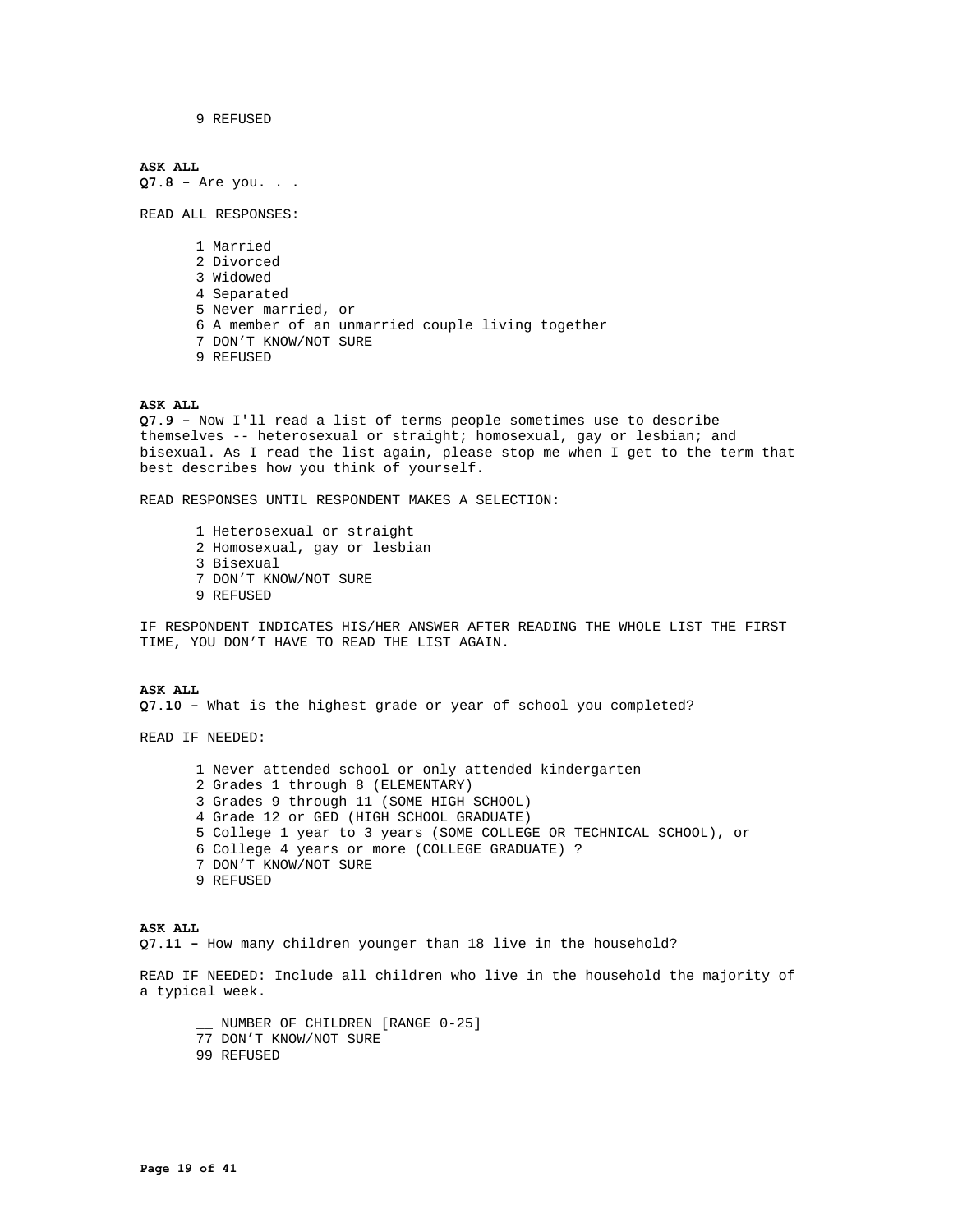**ASK Q7.12 IF Q7.11 GREATER THAN 0 BUT NOT 77 OR 99, ELSE SKIP TO Q7.15**   $Q7.12$  - ([IF q7.11 = 1] Is this child / [IF q7.11 GT 1] How many of these children are) under the age of six? Please count any child, no matter how young.

READ IF NEEDED: Include all children who live in the household the majority of a typical week.

\_\_ NUMBER OF CHILDREN [RANGE 0-25] 77 DON'T KNOW 99 REFUSED

#### **ASK Q7.13 IF Q7.12 LESS THAN Q7.11**

**Q7.13 -** ([IF q7.11 = 1] Is this child / [IF q7.11 GT 1 AND (q7.11 - q7.12 = 1)] And is the other child / [IF  $q7.11 - q7.12$  GT 1] How many of these other children are) between the ages of six and twelve between the ages of six and twelve?

READ IF NEEDED: Include all children who live in the household the majority of a typical week.

\_\_ NUMBER OF CHILDREN [RANGE 0-25] 77 DON'T KNOW 99 REFUSED

READ IF NEEDED: Include all children who live in the household the majority of a typical week.

#### **ASK Q7.14 IF [Q7.12 + Q7.13] LESS THAN Q7.11**

**Q7.14 -** ([IF q7.11 = 1] Is this child / [IF q7.11 GT 1 AND (q7.11 – (q7.12 +  $q7.13$ ) = 1)] And is the other child / [IF  $q7.11 - (q7.12 + q7.13)$  GT 1] How many of these other children are) between the ages of thirteen and seventeen years of age?

\_\_ NUMBER OF CHILDREN [RANGE 0-25] 77 DON'T KNOW/NOT SURE 99 REFUSED

**CATI CHECK NEEDED. THE SUM OF Q7.12, Q7.13, Q7.14 SHOULD EQUAL Q7.11** 

**ASK ALL** 

**Q7.15 -** Are you currently. . .

01 Employed for wages or salary

IF R DOES NOT PICK #1, READ ALL OF THE REMAINING ANSWER CHOICES

02 Self-employed 03 A Homemaker 04 A Student 05 Retired 06 Unable to work 07 Unemployed for 1 year or more, or 08 Unemployed for less than 1 year ? 77 DON'T KNOW/NOT SURE 99 REFUSED

**CATI Note: Only one choice can be entered. Entries must be zero filled.** 

**If Q7.11 = 77 or 99, skip to Q7.17**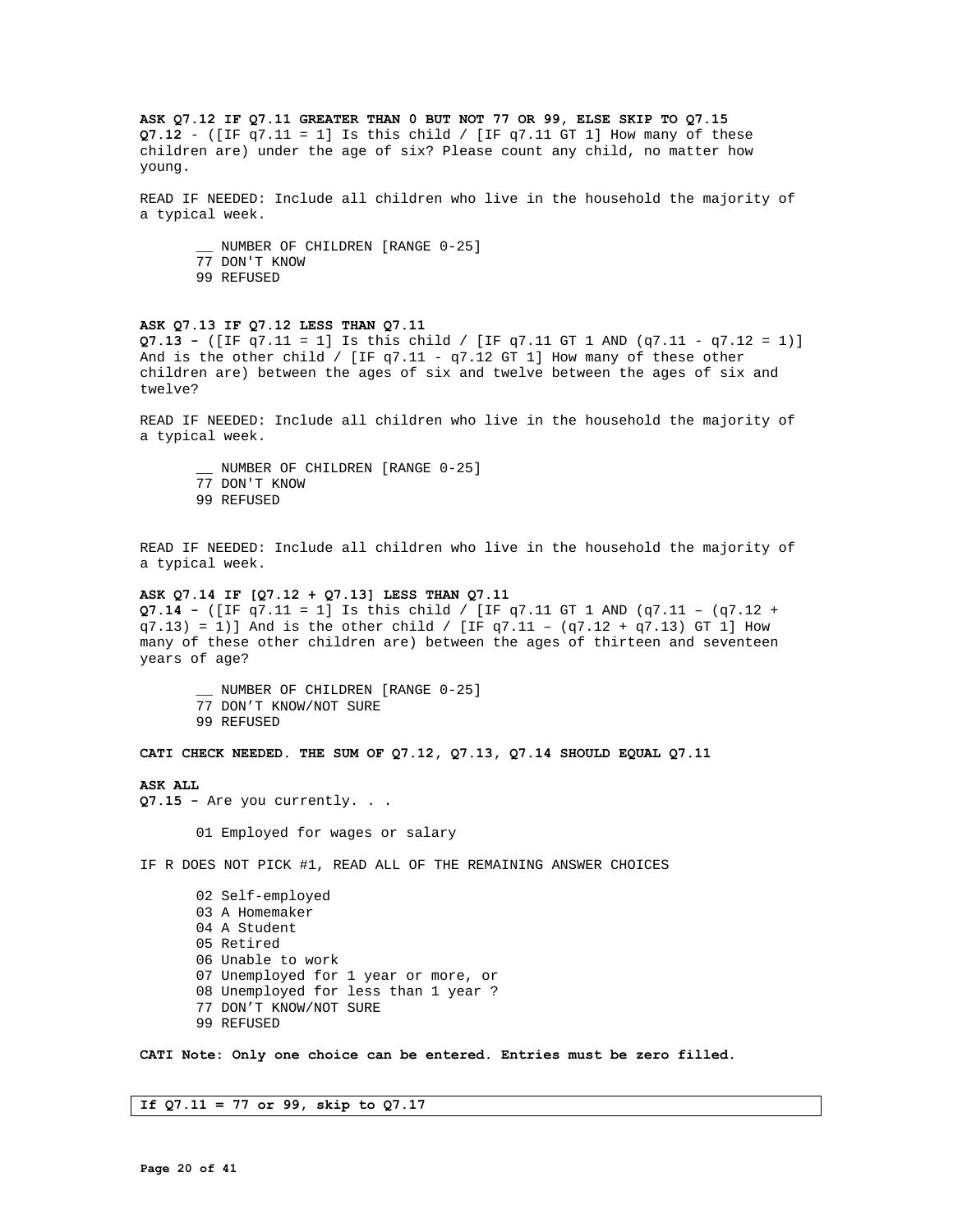**Create new field NHOUSE = QHH (Number of adults) + Q7.11 (Number of Children) We will use NHOUSE to create a field (PVTYLVL) to populate the fill for Q7.16 PVTYLVL = 7090 + (NHOUSE \* 3740)**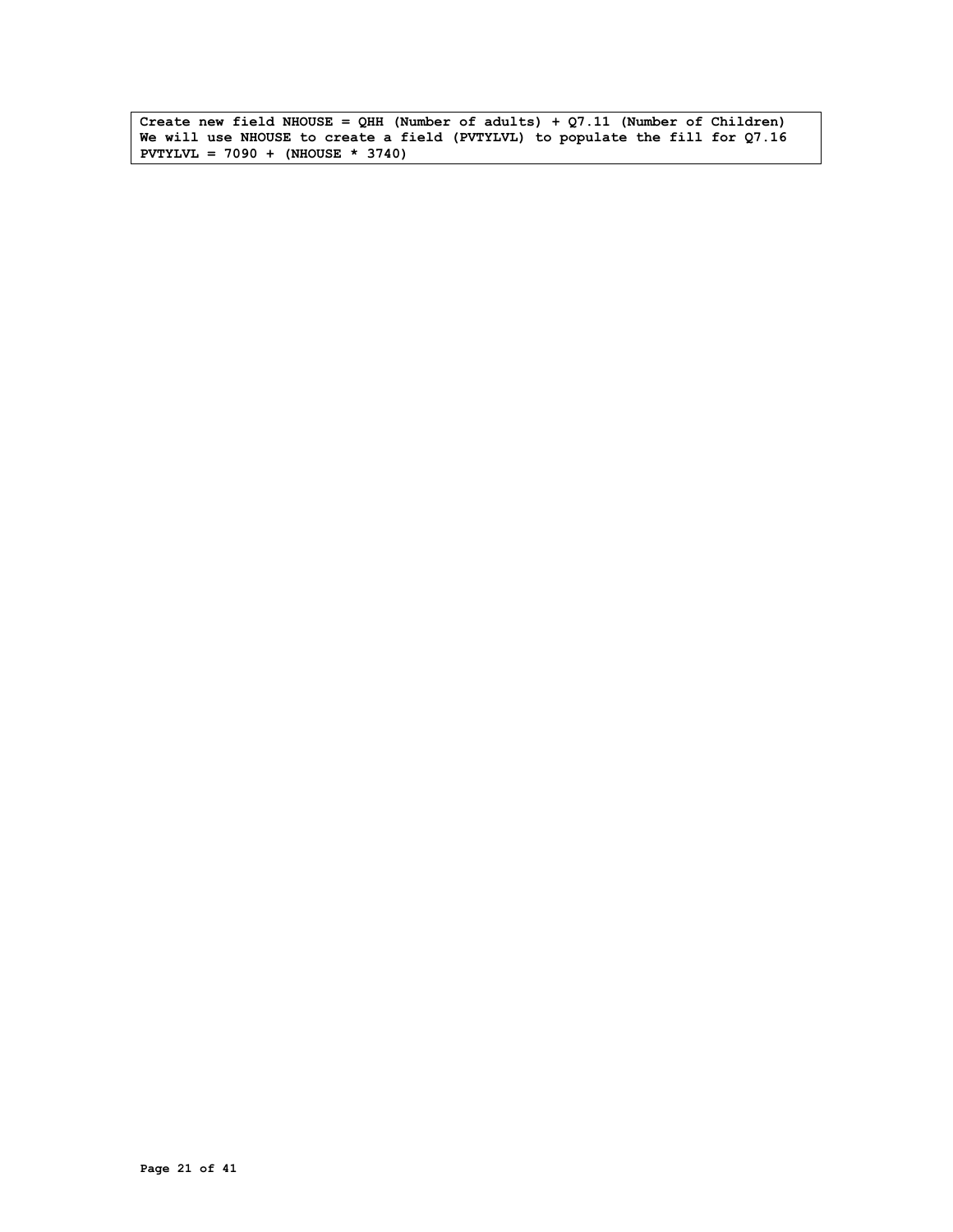READ SCREEN: The next question is about your combined household income. By household income we mean the combined income from everyone living in the household including even roommates or those on disability income.

#### ASK ALL

**Q7.16** - Is your household's annual income from all sources:

```
02 Less than (100-199%) IF "NO," ASK 05; IF "YES," ASK 01 
01 Less than (<100%) IF "NO," CODE 02 (100-199%); IF "YES," CODE 01 (< 100%) 
05 Less than (400-499%) IF "NO," ASK 06 (500-599%); IF "YES," ASK 04 (300-399%) 
06 Less than (500-599%) IF "NO," CODE 07 (>600%); IF "YES," CODE 06 (500-599%) 
04 Less than (300-399%) IF "NO," CODE 05; IF "YES," ASK 03 (200-299%) 
07 (>600%) 
03 Less than (200-299%) IF "NO," CODE 04; IF "YES," CODE 03 
77 DON'T KNOW/NOT SURE 
99 REFUSED
```
# **ASK Q7.16a IF Q7.16 = 77 OR 99, ELSE SKIP TO Q7.17**

**Q7.16a** - Can you just tell me if your annual household income is less than \$ **PVTYLVL**?

1 YES 2 NO 7 DON'T KNOW/NOT SURE 9 REFUSED

#### **IF Q2.1 = 2 AND Q7.16 = 01 OR Q7.16a = 1 THEN READ:**

You indicated earlier that you do not currently have any health coverage. I just want to let you know that you may be eligible for free health insurance. You can call 311 for more information.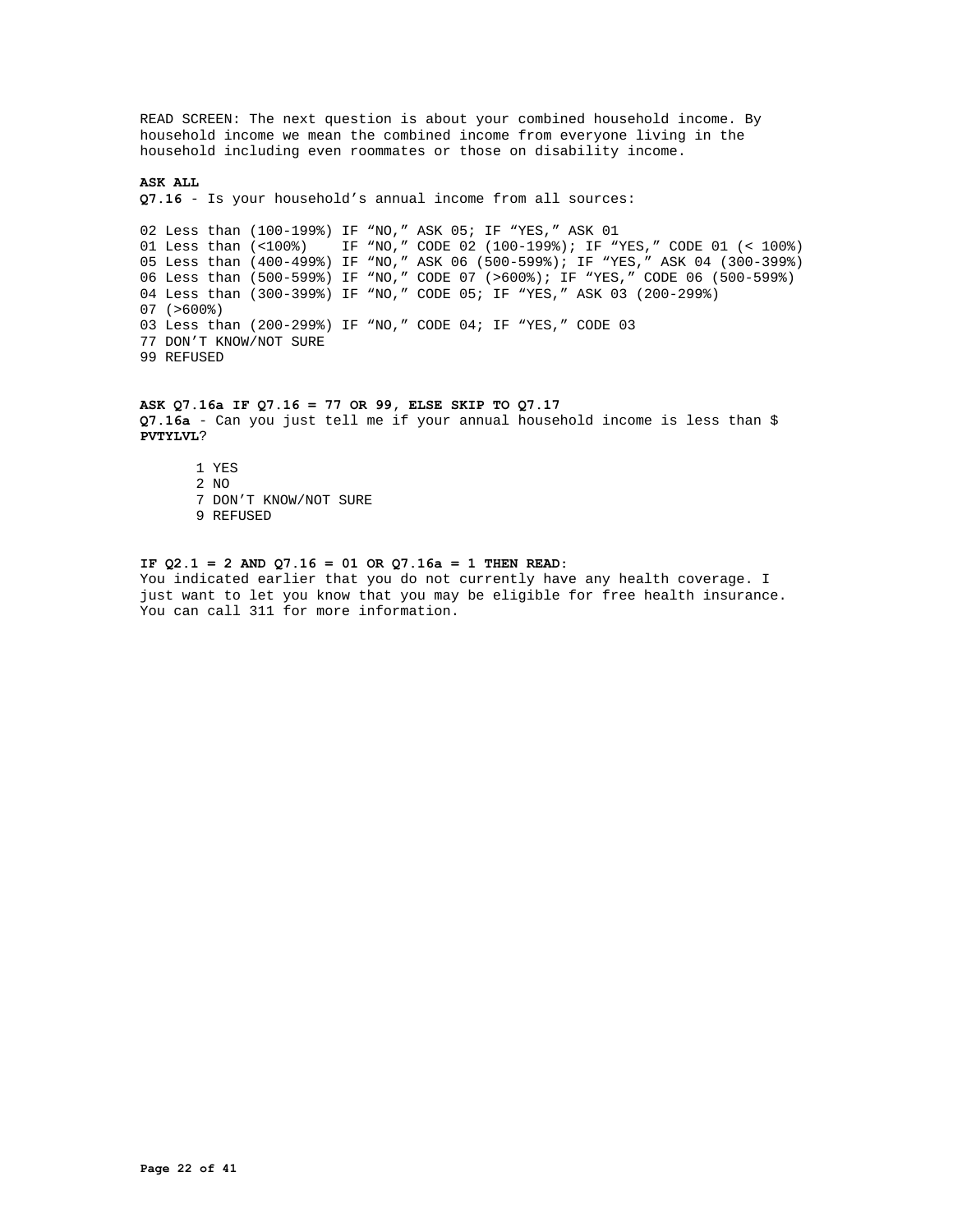**ASK ALL Q7.17** - About how tall are you without shoes?

READ IF NEEDED: You can answer in either feet and inches OR in centimeters.

**NOTE: If respondent answers in metrics put "9" in first column ROUND FRACTIONS DOWN** 

> $\_$  /  $\_$   $=$  Height (feet/inches or meters/centimeters) [RANGES FEET=3-9/INCHES= 0-11 || METERS=0-3/CENTIMETERS=0-275] 7777 Don't Know 9999 Refused

YOU MUST ENTER EITHER BOTH FEET AND INCHES OR CENTIMETERS – NOT BOTH. IF 0 (ZERO) INCHES, PLEASE ENTER ZERO. DO NOT LEAVE BLANK.

**CATI note: Require both feet and inches or centimeters. Do not allow entry of both. If 0 (zero) inches, must enter zero. Cannot have missing inches and not missing feet, or missing feet and not missing inches.** 

**ASK ALL Q7.18** - About how much do you weigh without shoes?

READ IF NEEDED: You can answer in either pounds OR kilograms.

**NOTE: If respondent answers in metrics put "9" in first column ROUND FRACTIONS UP** 

> $-$  Weight (pounds or kilograms) [RANGES POUNDS=50-600 || KILOGRAMS= 20-275] 7777 Don't Know 9999 Refused

YOU MUST ENTER EITHER POUNDS OR KILOGRAMS – NOT BOTH.

#### **BMI FOLLOW-UPS**

**IF Q7.18 (WEIGHT) = 9999 OR 7777 AND Q7.17 (HEIGHT) ≠ 9999 OR 7777 (IS NOT MISSING), THEN PUT HEIGHT INTO BMI CALCULATOR AND ASK Q7.19a, Q7.19b, Q7.19c (OR ASK Q7.19d, Q7.19e, Q7.19f FOR METRIC).** 

**IF Q7.17 (HEIGHT) = 9999 OR 7777 AND Q7.18 (WEIGHT) ≠ 9999 OR 7777 (IS NOT MISSING), THEN PUT WEIGHT INTO BMI CALCULATOR AND ASK Q7.20a, Q7.20b & Q7.20c (OR ASK Q7.20d, Q7.20e, Q7.20f FOR METRIC).** 

CRITICAL WEIGHT FOR ENGLISH OBESE:  $= .0427 * (Q7.17 \text{ height} \text{IN}) * (Q7.17 \text{ height} \text{IN})$ 

CRITICAL WEIGHT FOR ENGLISH OVERWEIGHT: = .0356\*(Q7.17 height IN)\*(Q7.17 height IN)

CRITICAL WEIGHT FOR ENGLISH UNDERWEIGHT: = .0263\*(Q7.17 height IN)\*(Q7.17 height IN)

**ASK Q7.19a IF Q7.18 = 9999 OR 7777 AND Q7.17 ≠ 9999 OR 7777, ELSE SKIP TO Q8.1 Q7.19a -** Do you weigh less than [critical weight for **obese**]?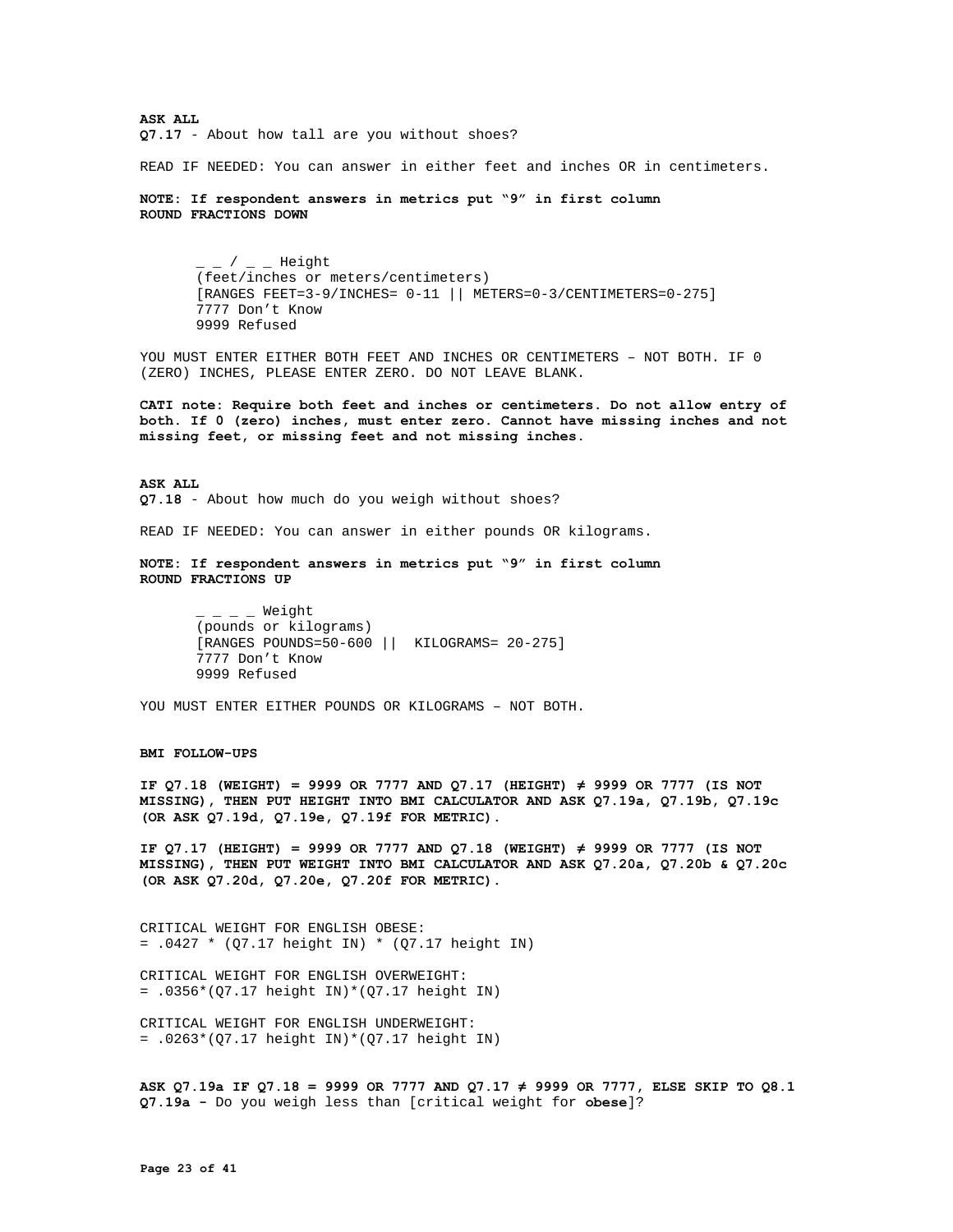1 YES, WEIGH LESS 2 NO, DON'T WEIGH LESS 7 DON'T KNOW/NOT SURE 9 REFUSED

# **ASK Q7.19b IF Q7.19a = 1, ELSE SKIP TO Q8.1 Q7.19b -** Do you weigh less than [critical weight for **overweight**]?

1 YES, WEIGH LESS 2 NO, DON'T WEIGH LESS 7 DON'T KNOW/NOT SURE 9 REFUSED

## **ASK Q7.19c IF Q7.19b = 1, ELSE SKIP TO Q8.1 Q7.19c -** Do you weigh less than [critical weight for **underweight**]?

1 YES, WEIGH LESS 2 NO, DON'T WEIGH LESS 7 DON'T KNOW/NOT SURE 9 REFUSED

CRITICAL WEIGHT FOR METRIC OBESE = .003 \* (Q7.17 height CM)\*(Q7.17 height CM)

CRITICAL WEIGHT FOR METRIC OVERWEIGHT = .0025\* (Q7.17 height CM)\*(Q7.17 height CM)

CRITICAL WEIGHT FOR METRIC UNDERWEIGHT = .00185\* (Q7.17 height CM)\*(Q7.17 height CM)

**ASK Q7.19d IF Q7.18 = 9999 OR 7777 AND Q7.17 ≠ 9999 OR 7777, ELSE SKIP TO Q8.1 Q7.19d -** Do you weigh less than [critical weight for **METRIC obese**]?

1 YES, WEIGH LESS 2 NO, DON'T WEIGH LESS 7 DON'T KNOW/NOT SURE 9 REFUSED

**ASK Q7.19e IF Q7.19d = 1, ELSE SKIP TO Q8.1 Q7.19e -** Do you weigh less than [critical weight for **METRIC overweight**]?

1 YES, WEIGH LESS 2 NO, DON'T WEIGH LESS 7 DON'T KNOW/NOT SURE 9 REFUSED

# **ASK Q7.19f IF Q7.19e = 1, ELSE SKIP TO Q8.1 Q7.19f -** Do you weigh less than [critical weight for **METRIC underweight**]?

1 YES, WEIGH LESS 2 NO, DON'T WEIGH LESS 7 DON'T KNOW/NOT SURE 9 REFUSED

CRITICAL HEIGHT IN INCHES FOR OBESE: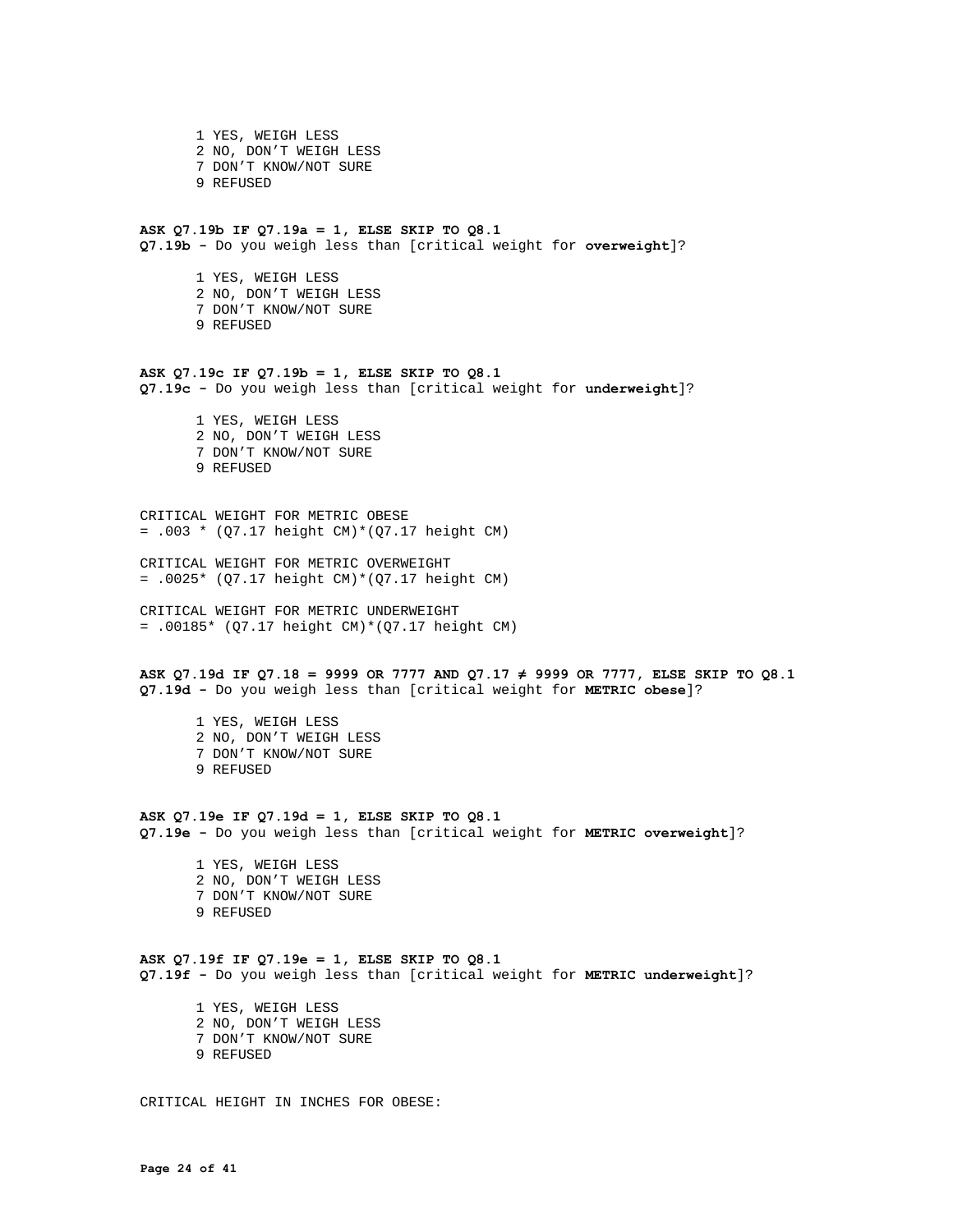$=$  SQUARE ROOT OF (23.43  $*$  Q7.18 weight LB) CRITICAL HEIGHT IN INCHES FOR OVERWEIGHT:  $=$  SQUARE ROOT OF (28.12  $*$  Q7.18 weight LB) CRITICAL HEIGHT IN INCHES FOR UNDERWEIGHT: = SQUARE ROOT OF (38 \* Q7.18 weight LB) THEN CONVERT TO FEET, INCHES **ASK Q7.20a IF Q7.17 = 9999 OR 7777 AND Q7.18 ≠ 9999 OR 7777, ELSE SKIP TO Q8.1 Q7.20a -** Is your height less than [critical height for **obese**]? 1 YES, LESS 2 NO, NOT LESS 7 DON'T KNOW/NOT SURE 9 REFUSED **ASK Q7.20b IF Q7.20a = 2, ELSE SKIP TO Q8.1 Q7.20b -** Is your height less than [critical height for **overweight**]? 1 YES, LESS 2 NO, NOT LESS 7 DON'T KNOW/NOT SURE 9 REFUSED **ASK Q7.20c IF Q7.20b = 2, ELSE SKIP TO Q8.1 Q7.20c -** Is your height less than [critical height for **underweight**]? 1 YES, LESS 2 NO, NOT LESS 7 DON'T KNOW/NOT SURE 9 REFUSED CALCULATE CRITICAL HEIGHT FOR METRIC OBESE  $=$  SQUARE ROOT OF (333  $*$  Q7.18 weight KILOS) CALCULATE CRITICAL HEIGHT FOR METRIC OVERWEIGHT = SQUARE ROOT OF (400 \* Q7.18 weight KILOS) CALCULATE CRITICAL HEIGHT FOR METRIC UNDERWEIGHT  $=$  SQUARE ROOT OF (540.5  $*$  Q7.18 weight KILOS) **ASK Q7.20d IF Q7.17 = 9999 OR 7777 AND Q7.18 ≠ 9999 OR 7777, ELSE SKIP TO Q8.1 Q7.20d -** Is your height less than [critical height for **METRIC obese**]? 1 YES, LESS 2 NO, NOT LESS 7 DON'T KNOW/NOT SURE 9 REFUSED **ASK Q7.20e IF Q7.20d = 2, ELSE SKIP TO Q8.1 Q7.20e -** Is your height less than [critical height for **METRIC overweight**]?

1 YES, LESS 2 NO, NOT LESS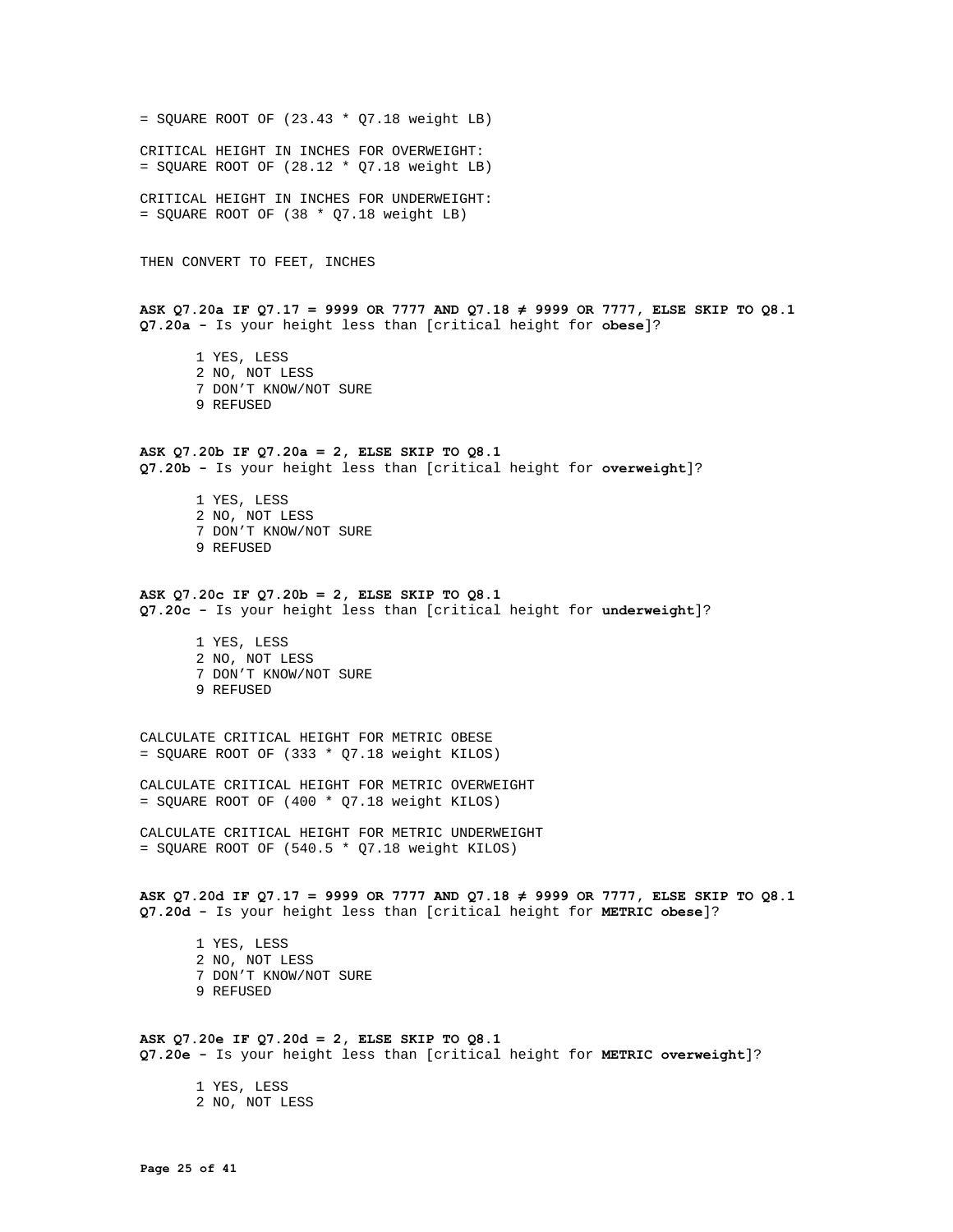7 DON'T KNOW/NOT SURE 9 REFUSED

## **ASK Q7.20f IF Q7.20e = 2, ELSE SKIP TO Q8.1**

**Q7.20f -** Is your height less than [critical height for **METRIC underweight**]?

- 1 YES, LESS
- 2 NO, NOT LESS
- 7 DON'T KNOW/NOT SURE
- 9 REFUSED

# **TOBACCO**

**ASK ALL Q8.1 -** Have you smoked at least 100 cigarettes in your entire life?

READ IF NECCESSARY: 100 cigarettes=5 packs.

1 YES 2 NO 7 DON'T KNOW/NOT SURE 9 REFUSED

# **ASK Q8.2 IF Q8.1 = 1, ELSE SKIP TO Q9.1**

**Q8.2 -** Do you now smoke cigarettes every day, some days, or not at all?

1 EVERY DAY 2 SOME DAYS 3 NOT AT ALL 7 DON'T KNOW/NOT SURE 9 REFUSED

**ASK Q8.3 IF Q8.2 = 1 Q8.3 -** How many cigarettes on average do you smoke per day?

> \_\_\_ PER DAY [RANGE 1-200] 777 DON'T KNOW/NOT SURE 999 REFUSED

#### **ASK Q8.3a IF Q8.2 = 2**

**Q8.3a -** On the days that you smoke, how many cigarettes on average do you smoke per day?

\_\_\_ PER DAY [RANGE 1-200] 777 DON'T KNOW/NOT SURE 999 REFUSED

**ASK Q8.3b IF Q8.2 = 2 AND Q8.3a ≠ 777 OR 999 Q8.3b** - On average, about how many days per month do you smoke?

1\_ \_ DAYS PER MONTH [RANGE 0-30] 2\_ \_ DAYS PER WEEK [RANGE 0-7] 777 DON'T KNOW/NOT SURE 999 REFUSED

**ASK Q8.4 IF Q8.2 = 1 OR 2**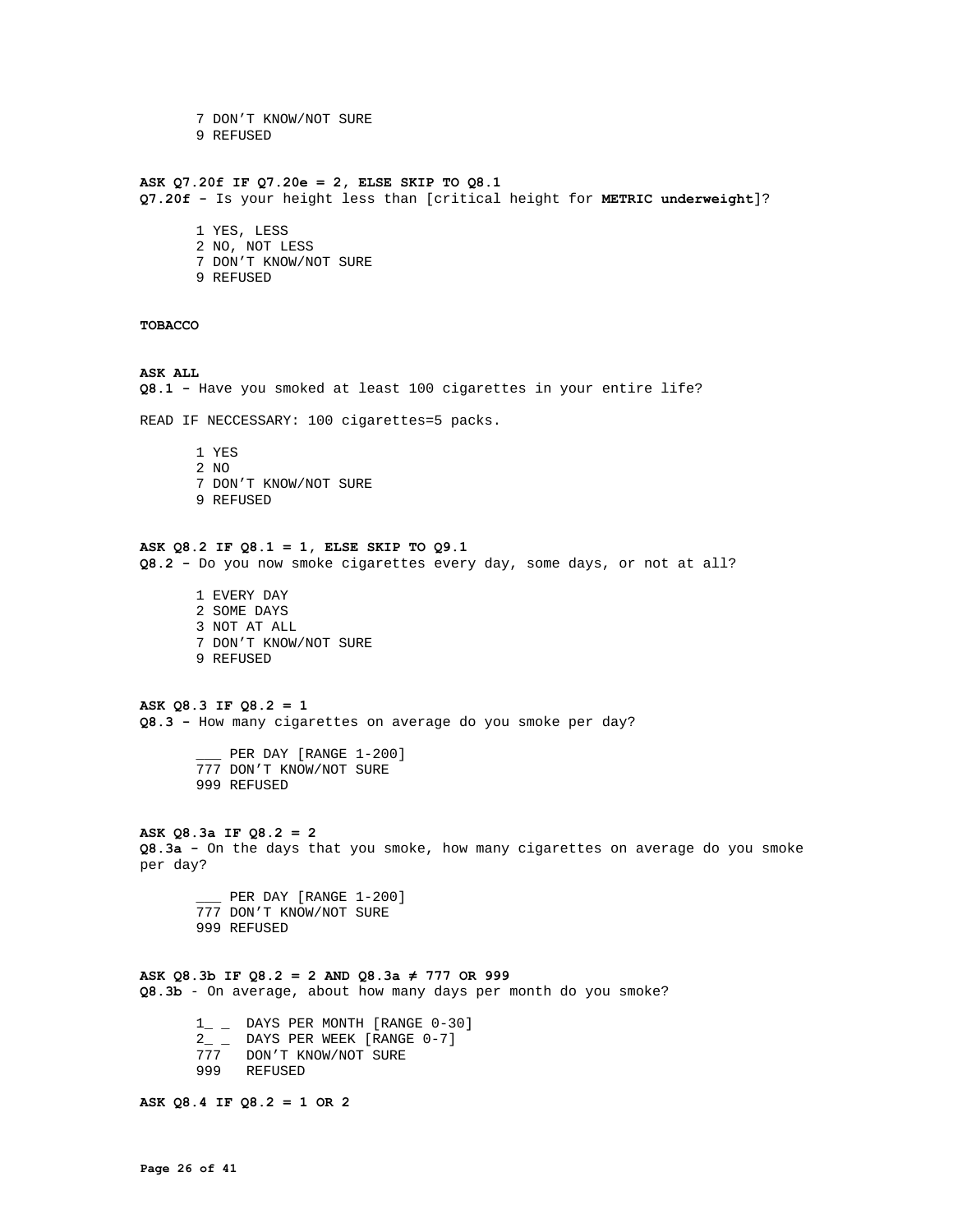**Q8.4 -** How soon after waking up do you smoke your first cigarette?

READ IF NEEDED:

1 Within 5 minutes 2 Within 6-30 minutes 3 Within 31-60 minutes, or 4 More than 1 hour ? 7 DON'T KNOW/NOT SURE 9 REFUSED

**ASK Q8.5 IF Q8.1 = 1 Q8.5 -** How old were you when you first started smoking cigarettes regularly?

\_\_\_ YEARS [RANGE 5-85]

888 NEVER SMOKED REGULARLY 777 DON'T KNOW/NOT SURE 999 REFUSED

**ASK Q8.6 IF Q8.1 = 1** 

**Q8.6 -** Were you smoking at all around this time 12 months ago?

1 YES 2 NO 7 DON'T KNOW/NOT SURE 9 REFUSED

**ASK Q8.7 IF Q8.6 = 1 Q8.7 -** Were you smoking cigarettes every day or some days?

> 1 EVERY DAY 2 SOME DAYS 7 DON'T KNOW/NOT SURE 9 REFUSED

**ASK Q8.8 IF Q8.2 = 3 Q8.8** About how long has it been since you last smoked cigarettes regularly?

INTERVIEWER NOTE: ROUND TO CLOSEST WEEK, MONTH OR YEAR IF NECESSARY. [1 year = 12 months]

 1\_\_\_ WEEKS 2\_\_\_ MONTHS 3\_\_\_ YEARS 888 NEVER SMOKED REGULARLY 777 DON'T KNOW/NOT SURE 999 REFUSED

## **ASK Q8.9 IF Q8.2 = 1 OR 2**

**Q8.9 -** During the past 12 months, have you stopped smoking for 24 hours or longer because you were trying to quit smoking?

1 YES 2 NO 7 DON'T KNOW/NOT SURE 9 REFUSED

**ASK Q8.10 IF Q8.2 = 1 OR 2**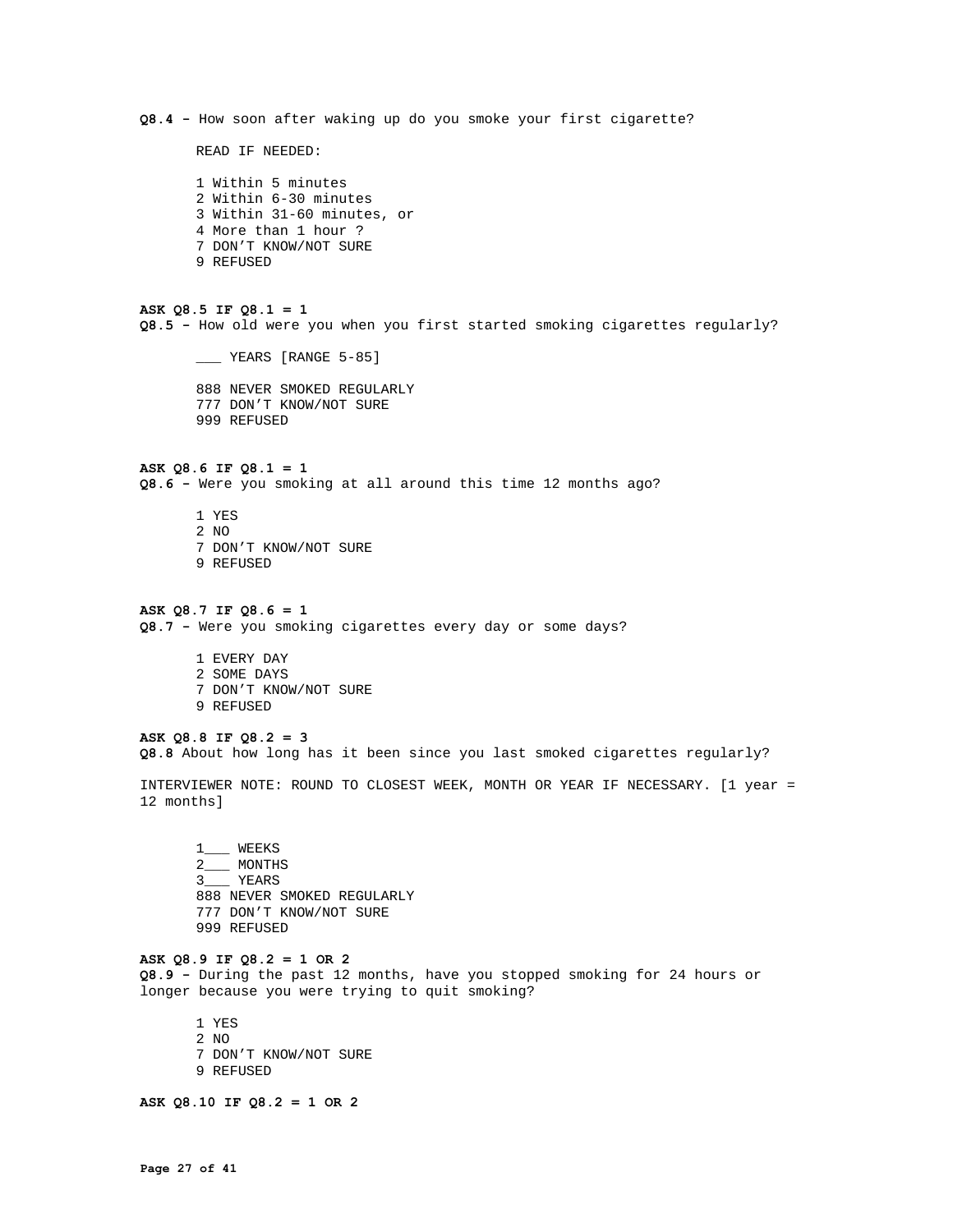**Q8.10 -** Was the last cigarette you smoked from a carton, a pack, a single or loosie, bummed or did you roll your own?

 1 CARTON **[GO TO Q8.11A]**  2 PACK **[GO TO Q8.11B]**  3 SINGLE/LOOSIE **[GO TO Q8.11C]**  4 BUMMED 5 ROLLED OWN 7 DON'T KNOW/NOT SURE 9 REFUSED

**ASK Q8.11A, Q8.11B, Q8.11C if Q8.10 = 1, 2 OR 3 Q8.11** How much did you pay for that [ANSWER TO Q8.10]?

DO NOT ROUND – PUT IN EXACT DOLLARS/CENTS

**Q8.11A CARTON:** ENTER PRICE IN DOLLARS AND CENTS

 $\_$  [RANGE 1-120 DOLLARS] 8888 DID NOT PAY FOR CIGARETTES 7777 DON'T KNOW/NOT SURE 9999 REFUSED

**Q8.11B PACK:** ENTER PRICE IN DOLLARS AND CENTS

 $\frac{1}{2}$   $\ldots$   $\ldots$  [RANGE 1-12 DOLLARS] 8888 DID NOT PAY FOR CIGARETTES 7777 DON'T KNOW/NOT SURE 9999 REFUSED

**Q8.11C SINGLE/LOOSIE**: ENTER PRICE IN CENTS

 $\frac{1}{2}$  -  $-$  [RANGE 1 CENT to 1 DOLLAR] 88 DID NOT PAY FOR CIGARETTES 77 DON'T KNOW/NOT SURE 99 REFUSED

**ASK Q8.12 IF Q8.10 = 1, 2 OR 3 Q8.12 -** Where did you get that [ANSWER FROM Q8.10]?

01 From a gas station, deli or other store in New York City

IF R DOES NOT PICK #1, READ ALL OF THE REMAINING ANSWER CHOICES

 02 From another person or on the street in New York City 03 Outside New York City but in New York State 04 In a different state 05 Through the internet or mail 06 Indian Reservation 07 Outside the US, or 88 Somewhere else ? (SPECIFY) \_\_\_\_\_\_\_\_\_\_\_\_\_\_\_\_\_\_\_\_\_\_ 77 DON'T KNOW/NOT SURE

99 REFUSED

#### **ASK Q8.13 IF Q8.2 = 1|2, OR Q8.8 <1 YEAR**

**Q8.13 -** During the past 12 months, did you use any of the following aids to help you quit? The Nicotine patch, nicotine gum, nicotine lozenge, nicotine nasal spray or nicotine inhaler?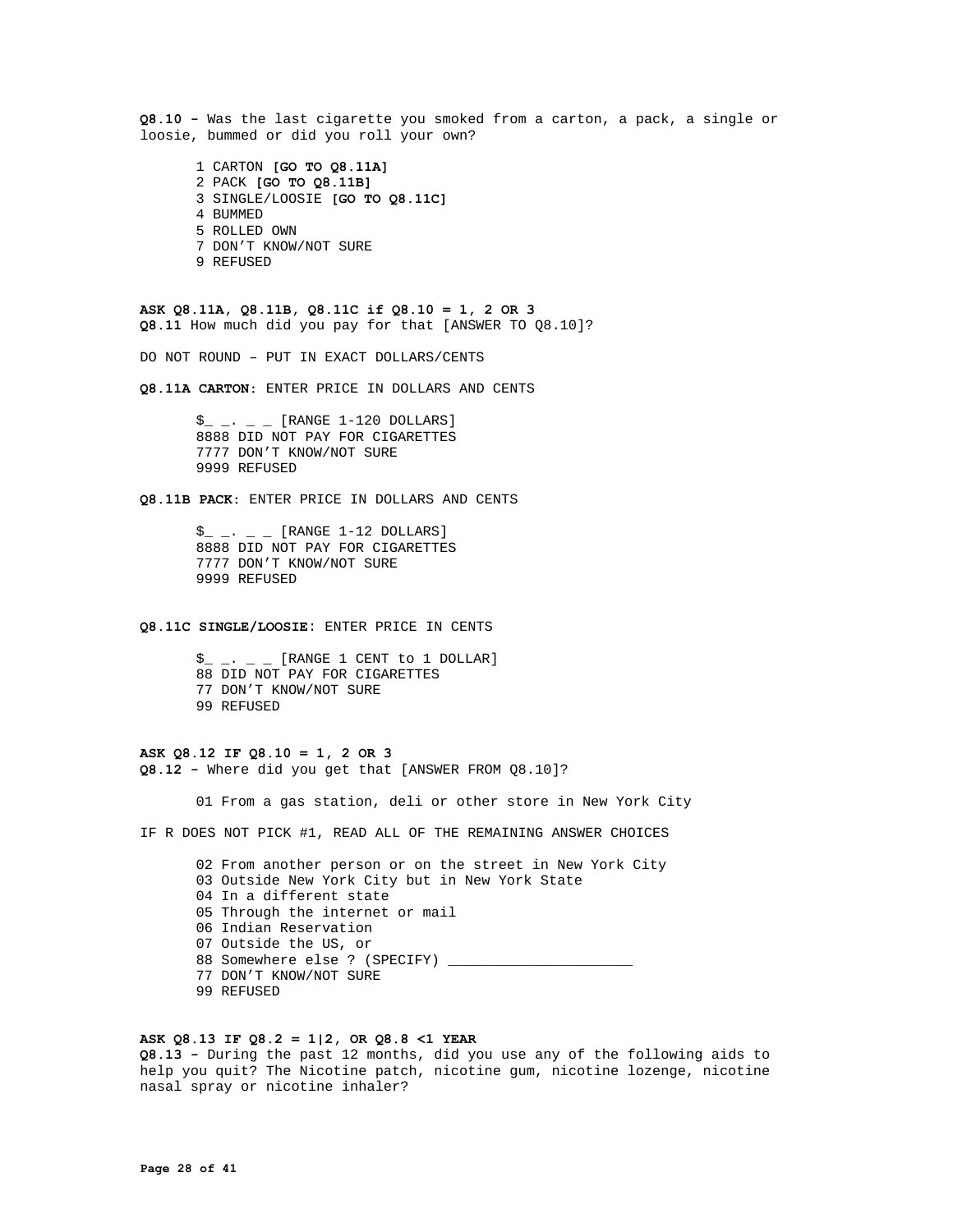1 YES 2 NO 7 DON'T KNOW/NOT SURE 9 REFUSED

# **ASK Q8.14 IF Q8.2 = 1|2, OR Q8.8 <1 YEAR**

**Q8.14** (During the past 12 months,) did you use a prescription pill to block the craving of smoking, like Zyban, Bupropion (bew – pro – pea – on) or Chantix (chan – ticks)?

- 1 YES
- 2 NO
- 7 DON'T KNOW/NOT SURE
- 9 REFUSED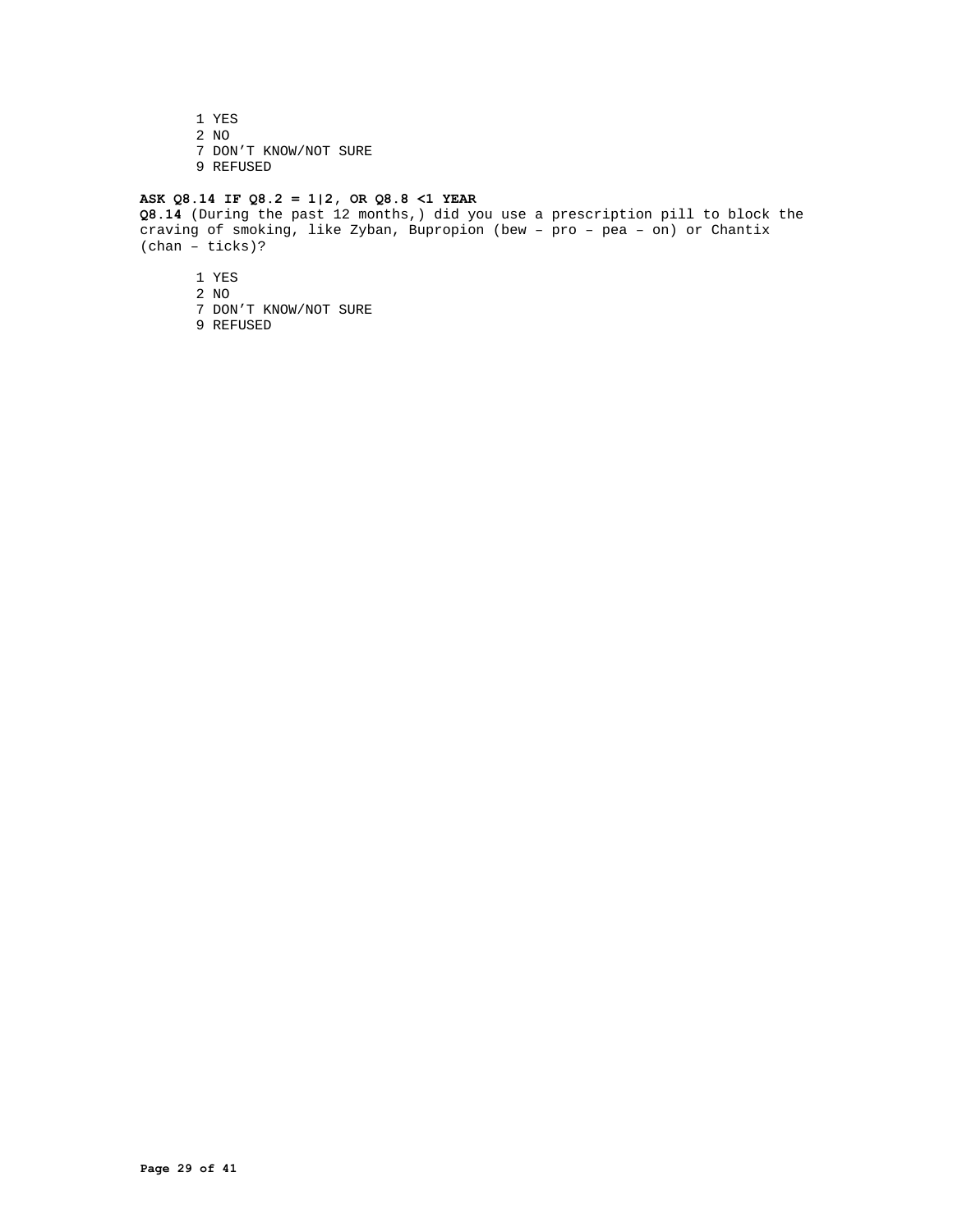## **SECOND HAND SMOKE**

#### **ASK ALL**

**Q9.1 -** Does anyone (READ IF Q8.2 = 1 OR 2: else) who lives in your household smoke regularly?

 1 YES 2 NO 7 DON'T KNOW/NOT SURE 9 REFUSED

**ASK ALL** 

**Q9.2 -** When you are at home, how often are you around people when they are smoking? All of the time, most of the time, only occasionally, or never?

 1 ALL OF THE TIME 2 MOST OF THE TIME 3 ONLY OCCASIONALLY 4 NEVER 7 DON'T KNOW/NOT SURE 9 REFUSED

**ASK ALL** 

**Q9.3 -** Which statement best describes the rules about smoking inside your home?

READ IF NEEDED: Exclude smoking in outside areas such balconies and patios

READ ALL ANSWER CHOICES:

1 Smoking is not allowed anywhere inside your home 2 Smoking is allowed in some places or at some times 3 Smoking is allowed anywhere inside the home, OR 4 There are no rules about smoking inside the home. 7 DON'T KNOW/NOT SURE 9 REFUSED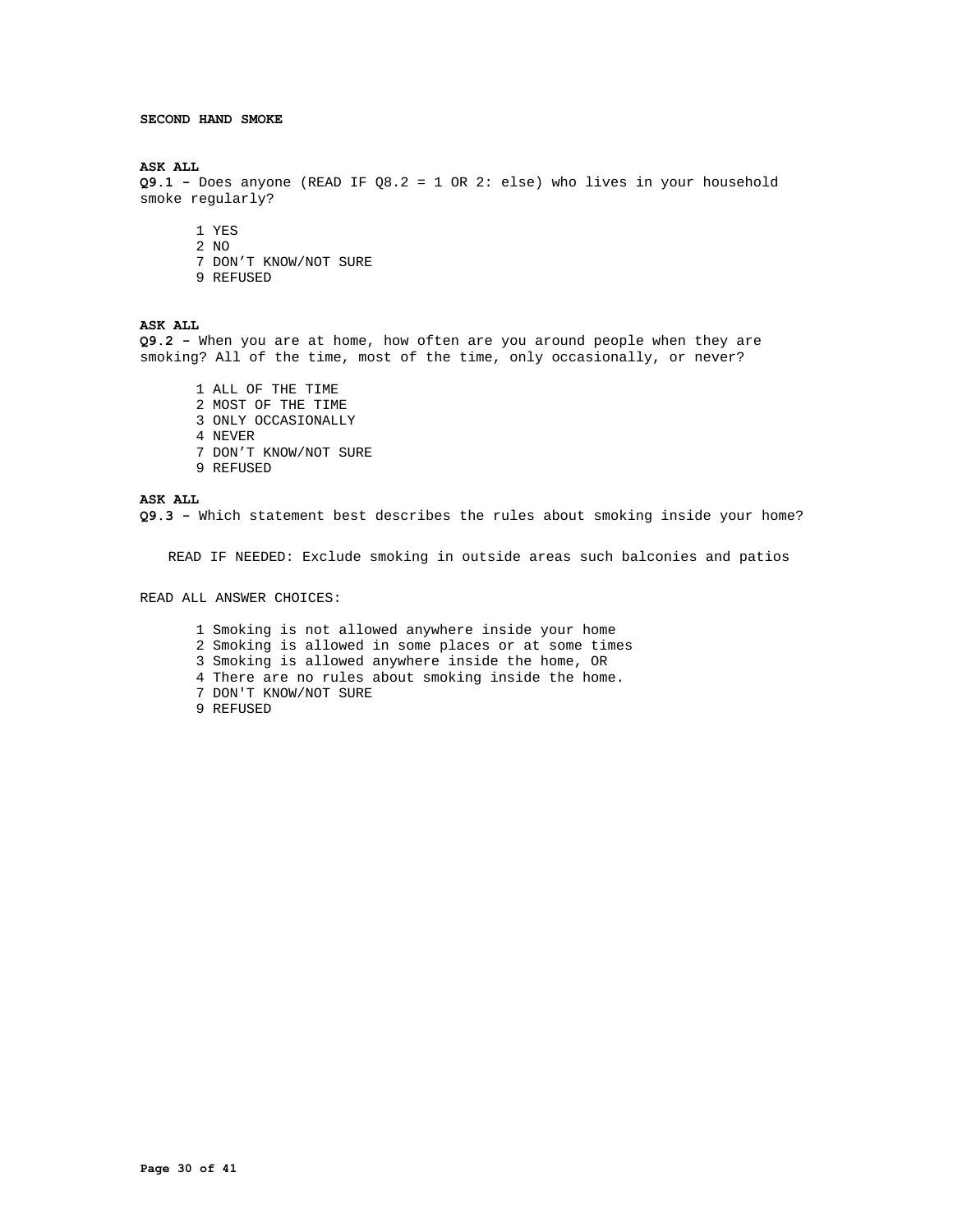**ASK ALL Q10.1 –** Is this home or apartment owned, rented, or occupied without payment or rent?

1 OWNED BY YOU OR SOMEONE IN YOUR FAMILY 2 RENTED 3 OCCUPIED WITHOUT PAYMENT OF RENT 7 DON'T KNOW/NOT SURE 9 REFUSED

**ASK ALL Q10.2** - How many living units or apartments are in your building?

READ IF NEEDED

**Housing Environment** 

1 1-2 2 3-9 3 10-49, or 4 50 or more ? 7 DON'T KNOW/NOT SURE 9 REFUSED

#### **ASK ALL**

**Q10.3 -** During the past 12 months, was there any month when (IF qhh = 1 "you"/ IF qhh > 1 "you and your family") delayed paying or were not able to pay your mortgage or rent?

1 YES 2 NO 7 DON'T KNOW/NOT SURE 9 REFUSED

# **ASK ALL**

**Q10.6 -** During the past 12 months, did you see or hear a public warning about unhealthy air quality in New York City on a particular day? Please do NOT include times when you may have heard or read about high pollen counts.

READ IF NEEDED: The government gathers information on air quality that is sometimes distributed by local radio, TV, and newspapers to inform people about air pollution levels.

 1 YES 2 NO 7 DON'T KNOW/NOT SURE 9 REFUSED

**ASK Q10.6b IF Q10.6 = 1 Q10.6b –** (During the past 12 months) About how many days did you change your outdoor activity level because of an air quality warning in New York City?

READ IF NEEDED:

 1 None 2 1 to 3 days 3 4 to 6 days. or 4 More than 6 days ? 7 DON'T KNOW/NOT SURE 9 REFUSED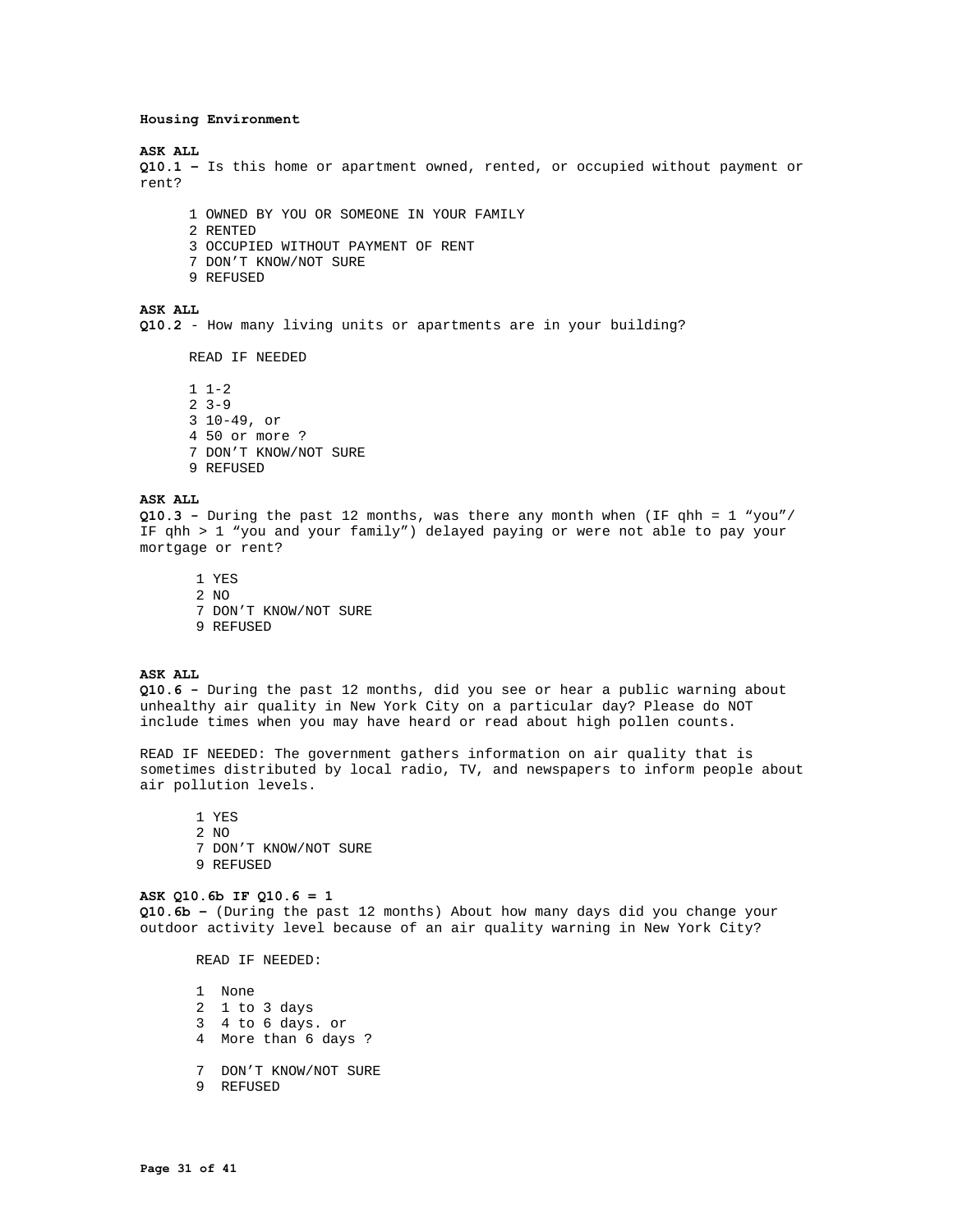**CATI: RANDOMIZE QUESTION ORDER OF QUESTIONS Q10.7 AND Q10.8** 

**ASK ALL Q10.7 –** 

**(IF Q10.7 ASKED FIRST – READ:)** A smoke detector sounds an alarm if there is smoke in your home.

**(IF Q10.7 ASKED SECOND – READ:)** A smoke detector is different from a carbon monoxide detector. It sounds an alarm if there is smoke in your home.

When did you last test or replace the batteries in your smoke detector?

READ ANSWER CHOICES

1 Within the past six months 2 More than six months ago, but no longer than one year ago 3 More than a year ago (or never), or 4 You do not have a smoke detector 5 SMOKE ALARM DOES NOT USE A BATTERY ( VOLUNTEERED) **6 CATI :OMIT FOR FIRST QUESTION ASKED:** HAS A COMBINED CARBON MONOXIDE AND SMOKE DETECTOR (VOLUNTEERED) 7 DON'T KNOW/NOT SURE 9 REFUSED

#### **ASK ALL Q10.8**

**(IF Q10.8 ASKED FIRST – READ:)** A carbon monoxide detector sounds an alarm if there is a dangerous level of carbon monoxide in your home.

**(IF Q10.8 ASKED SECOND – READ:)** A carbon monoxide detector is different from a smoke detector. It sounds an alarm if there is a dangerous level of carbon monoxide in your home.

When did you last test or replace the batteries in your carbon monoxide alarm?

READ ANSWER CHOICES

1 Within the past six months 2 More than six months ago, but no longer than one year ago 3 More than a year ago (or never), or 4 You do not have a carbon monoxide detector 5 CARBON MONOXIDE DETECTOR DOES NOT US E A BATTERY (VOLUNTEERED) **6 CATI :OMIT FOR FIRST QUESTION ASKED:** HAS A COMBINED CARBON MONOXIDE AND SMOKE DETECTOR (VOLUNTEERED) 7 DON'T KNOW/NOT SURE 9 REFUSED

**ASK Q10.8b IF (Q10.7 = 1 & Q10.8 = 1, OR Q10.7 = 2 & Q10.8 = 2, OR Q10.7 = 3 AND 10.8 = 3) Q10.8b –** Do you have a combined carbon monoxide and smoke detector? 1 YES 2 NO 7 DON'T KNOW/NOT SURE 9 REFUSED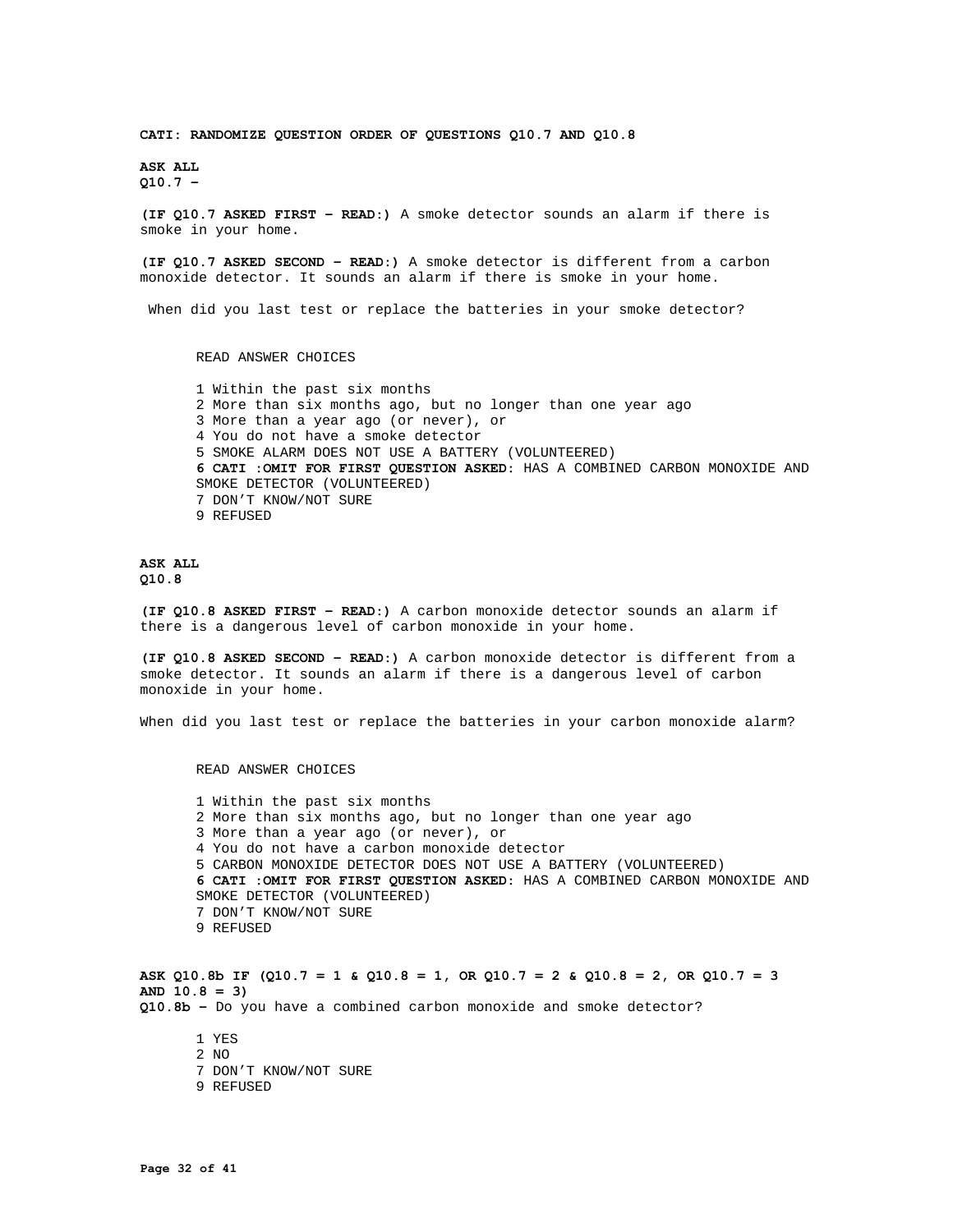# **ASK ALL**

**Q10.9** During the past 12 months, have you had a problem with bed bugs in your home that required an exterminator?

1 YES 2  $N<sub>O</sub>$ 7 DON'T KNOW/NOT SURE 9 REFUSED

# **ASK Q10.10 IF Q10.1 = 2 AND Q10.2 = 2-4**

**Q10.10** - During the past 12 months, did you get a form from your landlord to fill out about window guards and lead paint?

**READ IF NEEDED:** The City requires that landlords provide their tenants with an annual notice that describes the laws for window guards and lead paint hazards. The notice also includes a form that should be filled out by an adult in the household and returned to the landlord.

1 YES 2 NO 7 DON'T KNOW/NOT SURE 9 REFUSED

## **ASK Q10.11 IF Q10.10 = 1**

**Q10.11** Did you fill it out and send it back to your landlord or building manager?

1 YES 2 NO 7 DON'T KNOW/NOT SURE 9 REFUSED

#### **ASK ALL**

**Q10.4 -** During the past 3 months, how often has noise in your building or from outside disrupted your activities at home, such as watching television, listening to the radio, conversation or sleep?

READ IF NEEDED: During the past 3 months, how many times per day, per week, or per month did noise disrupt you at home?

1\_\_ PER DAY 2\_\_ PER WEEK 3\_\_ PER MONTH 888 NONE / NEVER / RARELY 777 DON'T KNOW/NOT SURE 999 REFUSED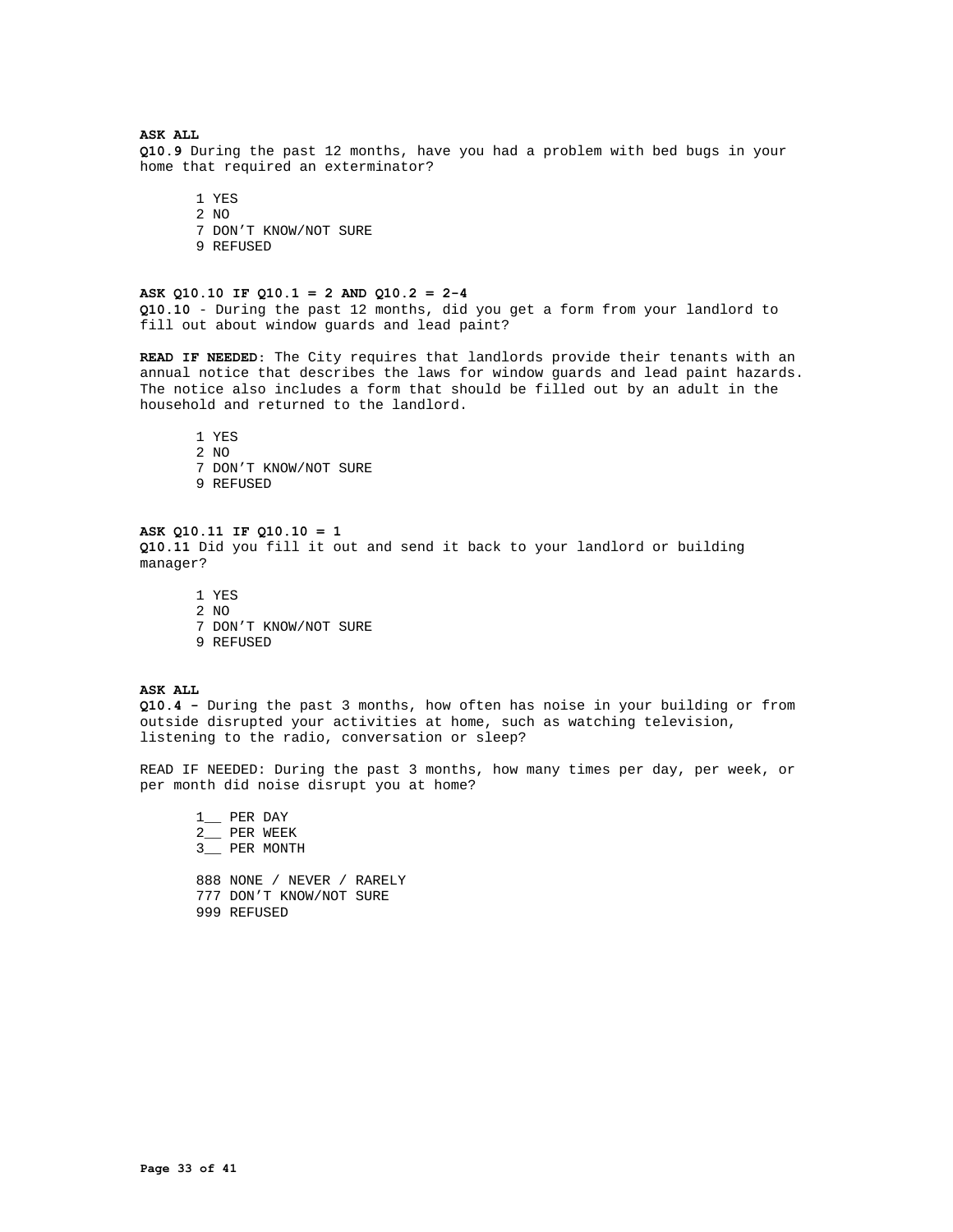## **ASK Q10.5 if Q10.4 GT 0, BUT NOT EQ 888,777, OR 999**

**Q10.5 -** Which of these sources of noise have been disruptive to you in your home over the past 3 months? How about [INSERT]

- a. Neighbors
- b. Construction
- c. Cars, trucks or other vehicles, not including noise from emergency sirens
- 
- d. Emergency sirens, including fire engines, ambulances and police sirens
- e. Restaurants, bars or clubs
- f. Other activity of people on the street or sidewalk
- g. Dog barking or other animal noise
- h. Subways or trains
	- 1 YES
	- 2 NO
	- 7 DON'T KNOW/NOT SURE
	- 9 REFUSED

## **CANCER SCREENING**

**SCREEN: Now I will ask you some questions about cancer screenings.** 

#### **ASK Q12.1 IF Q7.2 = 2, ELSE SKIP TO Q12.3**

**Q12.1 -** A mammogram is an x-ray of each breast to look for breast cancer. Have you ever had a mammogram?

- 1 YES 2 NO
- 7 DON'T KNOW/NOT SURE
- 9 REFUSED
- 

# **ASK Q12.2 IF Q12.1 = 1, ELSE SKIP TO Q12.3 Q12.2 -** How long has it been since your last mammogram?

READ IF NEEDED

1 Less than 12 months ago 2 1 year ago but less than 2 years ago 3 2 years ago but less than 3 years ago 4 3 years ago but less than 5 years ago, or 5 5 or more years ago ? 7 DON'T KNOW/NOT SURE 9 REFUSED

# **ASK Q12.3 IF Q7.2 = 2, ELSE SKIP TO Q12.5**

**Q12.3** - A Pap smear is a test for cancer of the cervix. Have you ever had a Pap smear?

```
1 YES 
2 NO 
7 DON'T KNOW/NOT SURE 
9 REFUSED
```
# **ASK Q12.4 IF Q12.3 = 1, ELSE SKIP TO Q12.5 Q12.4 -** How long has it been since your last pap smear?

READ IF NEEDED

1 Less than 12 months ago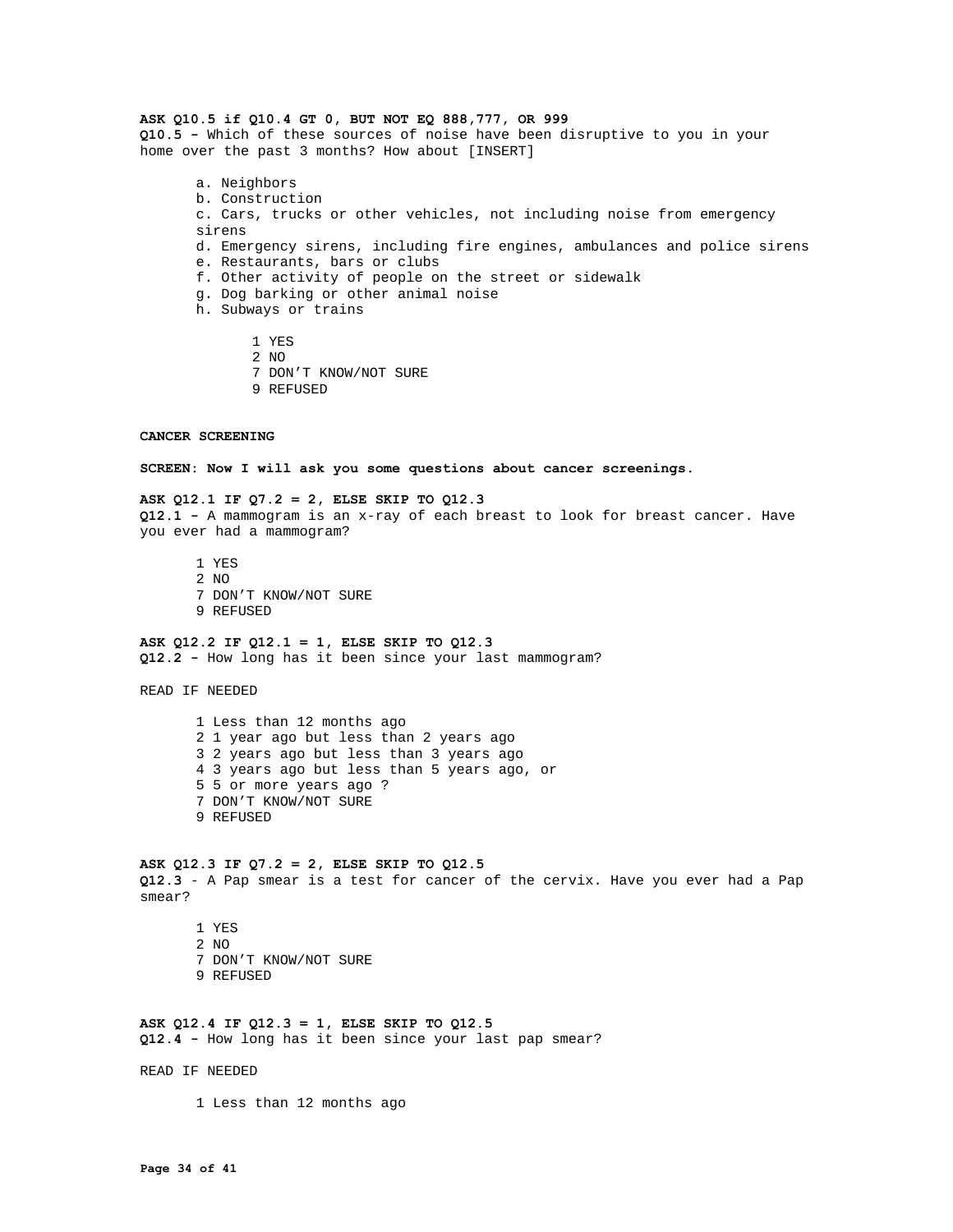2 1 year ago but less than 2 years ago 3 2 years ago but less than 3 years ago 4 3 years ago but less than 5 years ago, or 5 5 or more years ago ? 7 DON'T KNOW/NOT SURE 9 REFUSED

**ASK Q12.5 IF Q7.1 >=45 (OR Q7.1a = 1 OR 2), ELSE SKIP TO Q13.1 Q12.5 -** A colonoscopy [KOH-LUH-NOS-KUH-PEE] is an exam in which a tube is inserted in the rectum to view the bowel for signs of cancer or other health problems. Have you ever had a colonoscopy?

READ IF NEEDED: A colonoscopy involves examination of the entire colon, and usually involves taking medicine to make you have many watery stools the night before the exam and getting medicine through a needle in the arm to make you sleepy during the procedure.

1 YES 2 NO 7 DON'T KNOW/NOT SURE 9 REFUSED

**ASK Q12.6 IF Q12.5 = 1 Q12.6 -** When was your most recent colonoscopy [KOH-LUH-NOS-KUH-PEE] performed?

READ IF NEEDED

1 Less than 1 year ago 2 1 year ago but less than 5 years ago 3 5 years ago but less than 10 years ago, or 4 10 or more years ago ? 7 DON'T KNOW/NOT SURE 9 REFUSED

**HIV** 

**SCREEN: Now I am going to ask you about HIV testing. Do NOT count any test you might have had as a part of a blood donation.**

**QLEVEL = 5** 

**ASK ALL Q13.1 -** Have you had an HIV test in the last 12 months?

> 1 YES 2 NO 7 DON'T KNOW/NOT SURE 9 REFUSED

**ASK Q13.2 IF Q13.1 = 2,7,9**  Q13.2 - Have you ever had an HIV test?

> 1 YES 2  $N<sub>O</sub>$  7 DON'T KNOW/NOT SURE 9 REFUSED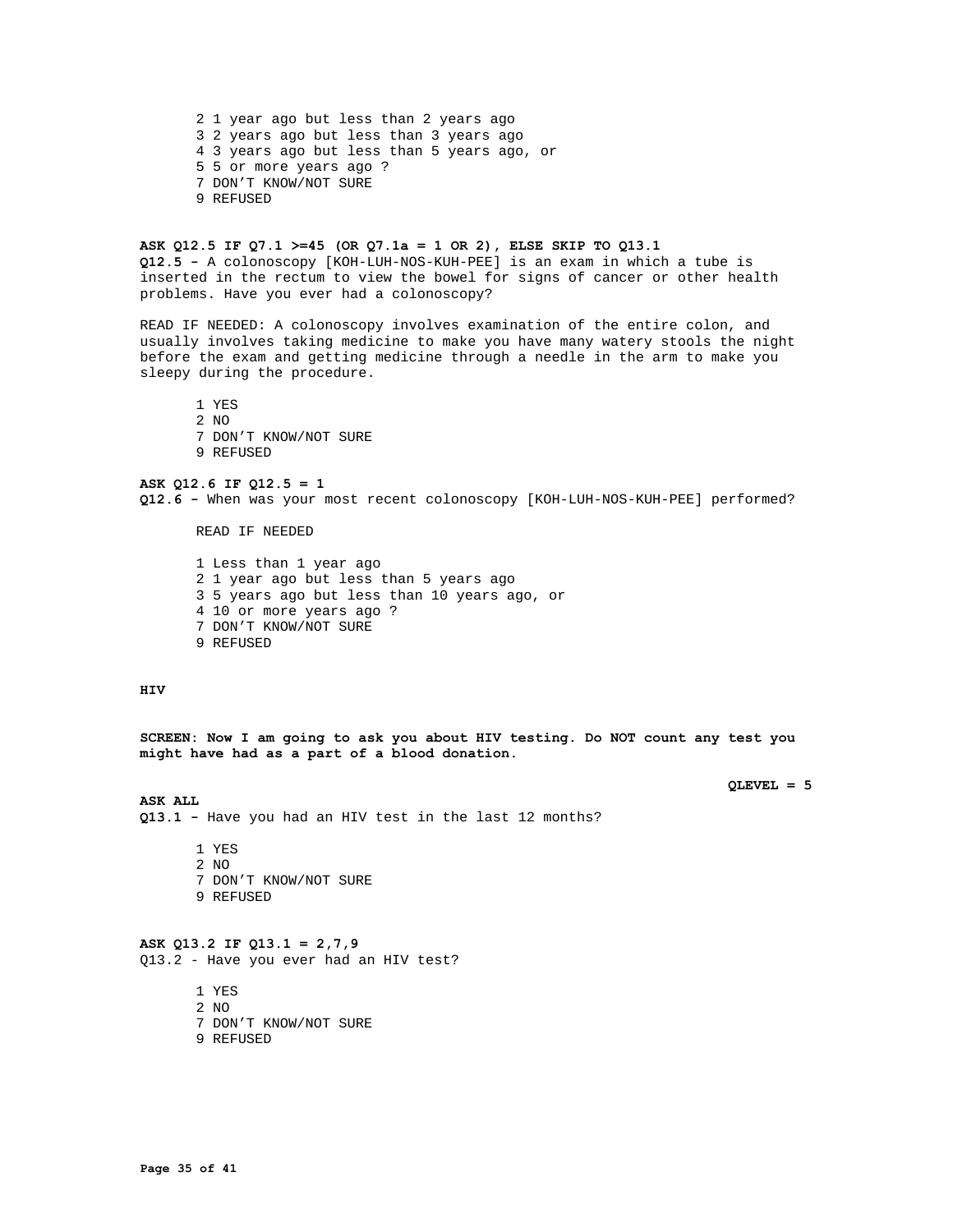**SEXUAL BEHAVIOR** 

**SCREEN: The next few questions are about your sexual behavior. Again, your answers are strictly confidential and you don't have to answer any question you don't want to.** 

**WOMEN ONLY:**

**ASK Q14.1f IF Q7.2 = 2, ELSE SKIP TO Q14.1m (ASK ALL WOMEN) Q14.1f -** During the past 12 months, with how many men have you had sex? By sex we mean oral, vaginal or anal sex, but not masturbation.

\_\_\_ NUMBER [CATI RANGE 0 - 499]

- 777 DON'T KNOW/NOT SURE
- 999 REFUSED

# **ASK Q14.2f IF Q14.1f > 0 AND NOT 777 OR 999, ELSE SKIP TO Q14.3f**

**Q14.2f -** The last time you had sex, did you use a condom?

IF ASKED: This includes the "female condom"

IF ASKED: This is the last time you had sex with a man.

1 YES 2 NO 7 DON'T KNOW/NOT SURE 9 REFUSED

## **ASK Q14.3f IF Q7.2 = 2 (ASK ALL WOMEN)**

**Q14.3f -** During the past 12 months, with how many women have you had sex?

READ IF NEEDED: By sex we mean oral, vaginal or anal sex, but not masturbation.

\_\_\_ NUMBER [CATI RANGE 0 - 499]

777 DON'T KNOW/NOT SURE 999 REFUSED

#### **ASK Q14.4f IF Q14.3f = 0**

**Q14.4f -** Have you ever had sex with a woman?

READ IF NEEDED: By sex we mean oral, vaginal or anal sex, but not masturbation.

1 YES 2 NO 7 DON'T KNOW/NOT SURE 9 REFUSED

## **ASK Q14.5f IF Q14.1f > 0 AND NOT 777 OR 999**

**Q14.5f** - In the past 12 months, have you had anal sex?

READ IF NEEDED: By anal sex, we mean having your partner put his penis in your rectum.

1 YES  $2 \text{ N}$ 7 DON'T KNOW/NOT SURE 9 REFUSED

**ASK Q14.6f IF Q14.5f = 1, ELSE SKIP TO Q15.1**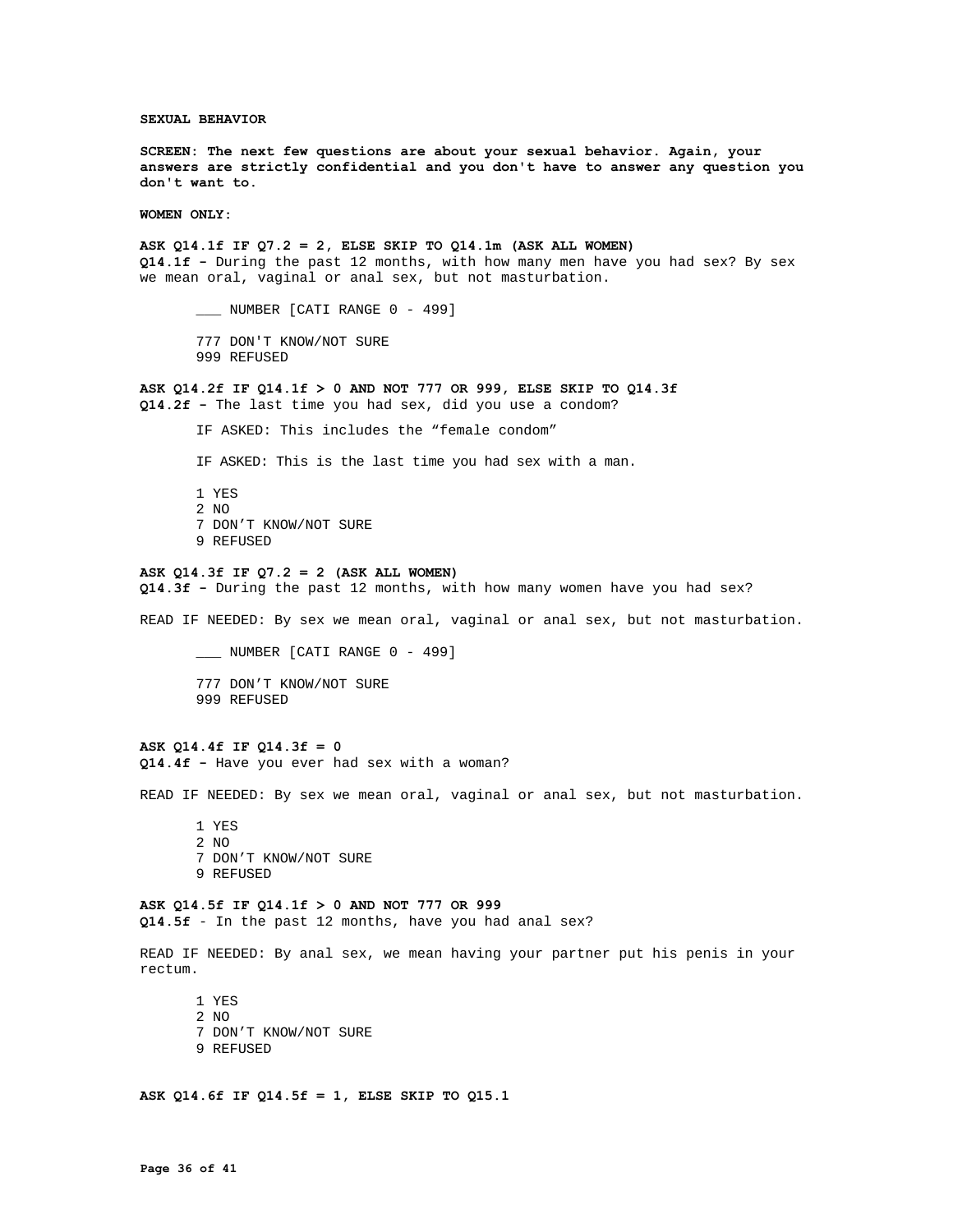**Q14.6f** - In the past 12 months, when you have had anal sex have you or your partner used a condom? Every time, some of the time, or never?

1 EVERY TIME 2 SOME OF THE TIME 3 NEVER 7 DON'T KNOW/NOT SURE 9 REFUSED

#### **SEXUAL BEHAVIOR**

**MEN ONLY:** 

#### **ASK Q14.1m IF Q7.2 = 1, ELSE SKIP TO Q15.1 (ASK ALL MEN)**

**Q14.1m -** During the past 12 months, with how many women have you had sex? By sex we mean oral, vaginal or anal sex, but not masturbation.

\_\_\_ NUMBER [CATI RANGE 0 - 499] RECORD 777 FOR DON'T KNOW/NOT SURE RECORD 999 FOR REFUSED

**ASK Q14.2m IF Q7.2 = 1 (ASK ALL MEN) Q14.2m -** During the past 12 months, with how many men have you had sex?

READ IF NEEDED: By sex we mean oral or anal sex, but not masturbation.

NUMBER [CATI RANGE 0 - 499] 777 DON'T KNOW/NOT SURE 999 REFUSED

## **ASK Q14.3m IF Q14.2m = 0, ELSE SKIP TO Q14.4m Q14.3m -** Have you ever had sex with a man?

READ IF NEEDED: By sex we mean oral or anal sex, but not masturbation.

1 YES 2 NO 7 DON'T KNOW/NOT SURE 9 REFUSED

**ASK Q14.4m if Q14.2m >0 and NOT 777,999 (Only Gay or Bisexual Men who were active in past 12 months), ELSE SKIP TO Q14.5m Q14.4m** - The last time you had sex with a man, did you use a condom?

IF ASKED : This includes the "female condom" 1 YES 2 NO 3 [VOLUNTEERED] DIDN'T HAVE ANAL SEX 7 DON'T KNOW/ NOT SURE 9 REFUSED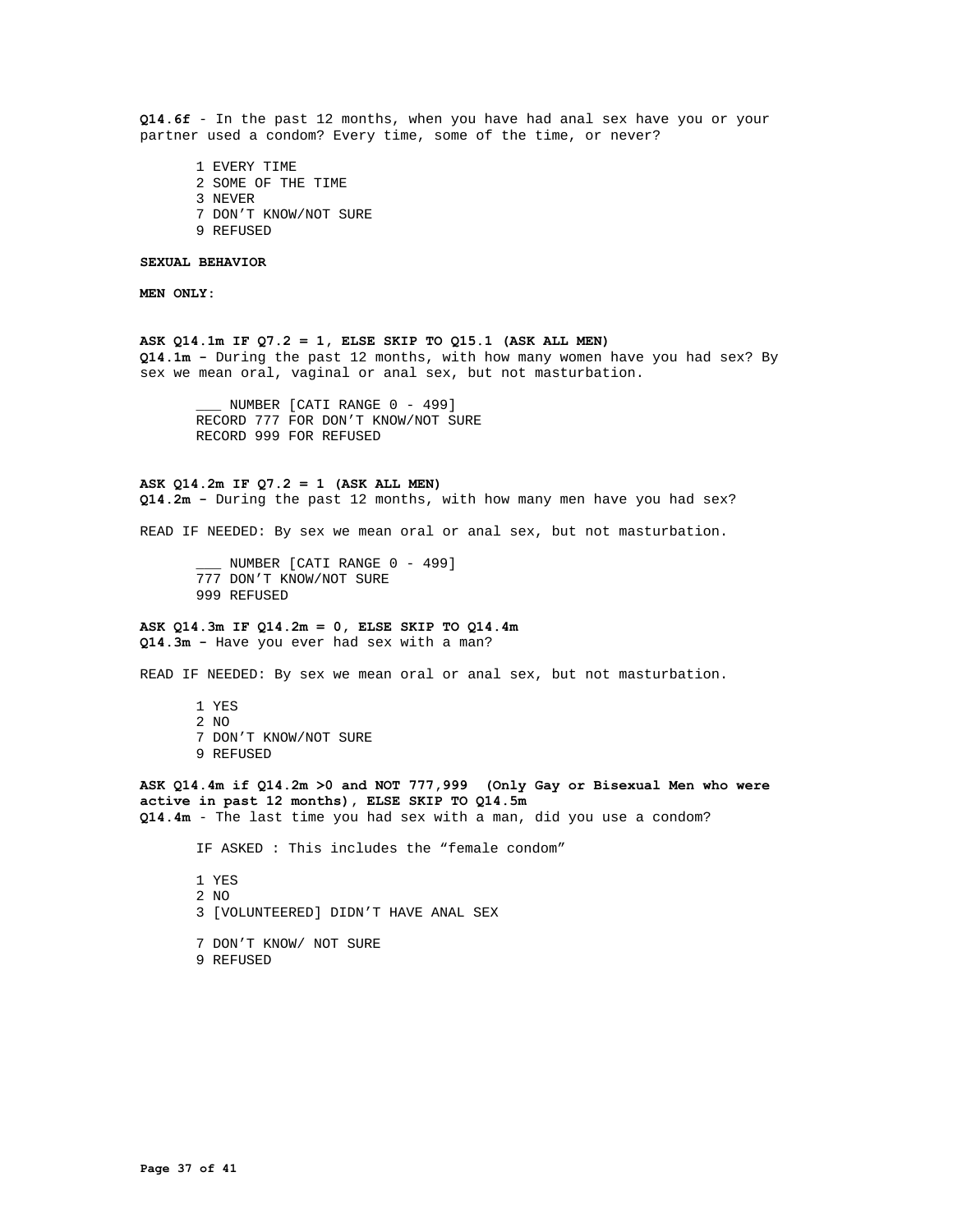**ASK Q14.5m IF (Q14.1m >0 AND Q14.1m <500, AND (Q14.2m = 0 AND (Q14.3m = 2,7 OR 9)) OR ((Q14.1m >0 AND Q14.1m <500) AND (Q14.2m = 777 OR Q14.2m = 999)), ELSE SKIP TO Q14.6m (Only heterosexual males with no bisexual history) Q14.5m -** The last time you had sex, did you use a condom? IF ASKED : This includes the "female condom" 1 YES 2 NO 7 DON'T KNOW/NOT SURE 9 REFUSED **ASK Q14.6m IF Q14.1m > 0 AND NOT 777 OR 999, AND Q14.2m > 0 AND NOT 777 OR 999, OR Q14.3m = 1 (Only bisexual men active with a woman in past 12 months) ELSE SKIP TO Q14.7 Q14.6m -** The last time you had sex with a woman, did you use a condom? IF ASKED : This includes the "female condom" 1 YES 2 NO 7 DON'T KNOW/NOT SURE 9 REFUSED **ASK Q14.7m IF Q14.1m OR Q14.2m > 0 AND NOT 777 OR 999**  Q14.7m In the past 12 months, have you had anal sex? READ IF NEEDED: (IF Q14.1m>0 AND Q14.2m=0) By anal sex, we mean putting your penis in your partner's rectum. (IF Q14.2m>0 AND Q14.1m>=0) By anal sex, we mean putting your penis in your partner's rectum or having your partner put his penis in your rectum. 1 YES 2 NO 7 DON'T KNOW/NOT SURE 9 REFUSED **ASK Q14.8m IF Q14.7m = 1 Q14.8m** - In the past 12 months, when you have had anal sex have you or your partner used a condom? Every time, some of the time, or never? 1 EVERY TIME 2 SOME OF THE TIME 3 NEVER 7 DON'T KNOW/NOT SURE 9 REFUSED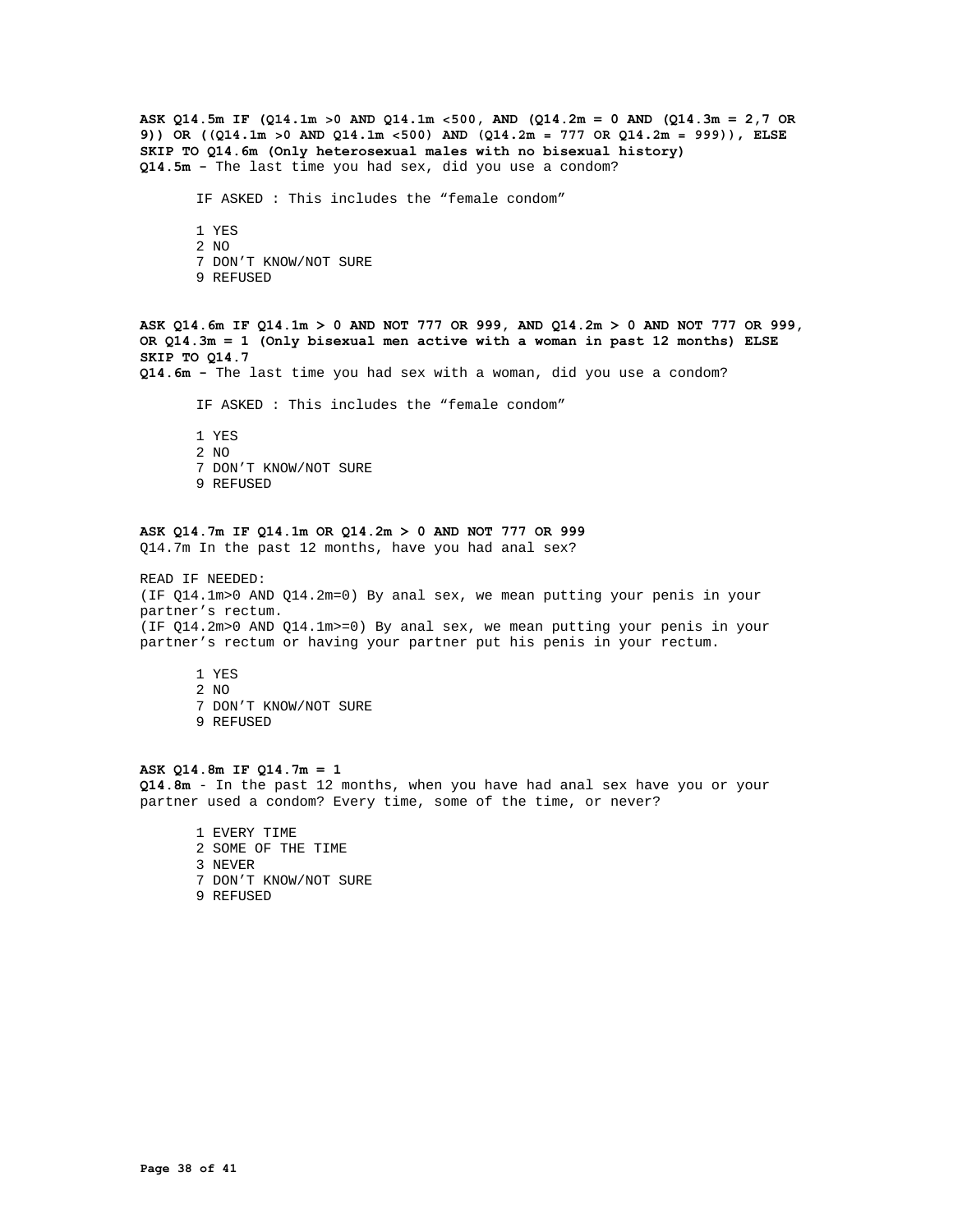## **ALCOHOL CONSUMPTION**

#### **SCREEN: Now a few questions about alcohol.**

#### **ASK ALL**

**Q15.1** - A drink of alcohol is 1 can or bottle of beer, 1 glass of wine, 1 can or bottle of wine cooler, 1 cocktail, or 1 shot of liquor. During the past 30 days, how many days per week or per month did you have at least 1 drink of any alcoholic beverage?

1 \_\_ DAYS PER WEEK [RANGE 1-7] 2 \_\_ DAYS IN PAST 30 [RANGE 1-30]

888 NO DRINKS IN THE PAST 30 DAYS 777 DON'T KNOW/NOT SURE 999 REFUSED

**CATI Note: Only allow one field to be entered.** 

**ASK Q15.2 IF Q15.1 > 0 BUT NOT 77 OR 99, ELSE SKIP TO Q16.1 Q15.2** - On the days when you drank, about how many drinks did you drink on average?

INTERVIEWER: ROUND UP. 1/2 A DRINK CODE AS "1 DRINK"

\_\_ NUMBER OF DRINKS [RANGE OF 1-50 WITH A MINIMUM OF 1 DRINK] 77 DON'T KNOW/NOT SURE 99 REFUSED

## **ASK Q15.3 IF Q15.1 > 0 BUT NOT 77 OR 99, ELSE SKIP TO Q16.1**

**Q15.3** -Considering all types of alcoholic beverages, how many times during the past 30 days did you have 5 or more drinks on one occasion?

\_\_ NUMBER OF TIMES [CATI RANGE 0 -50] 77 DON'T KNOW/NOT SURE 99 REFUSED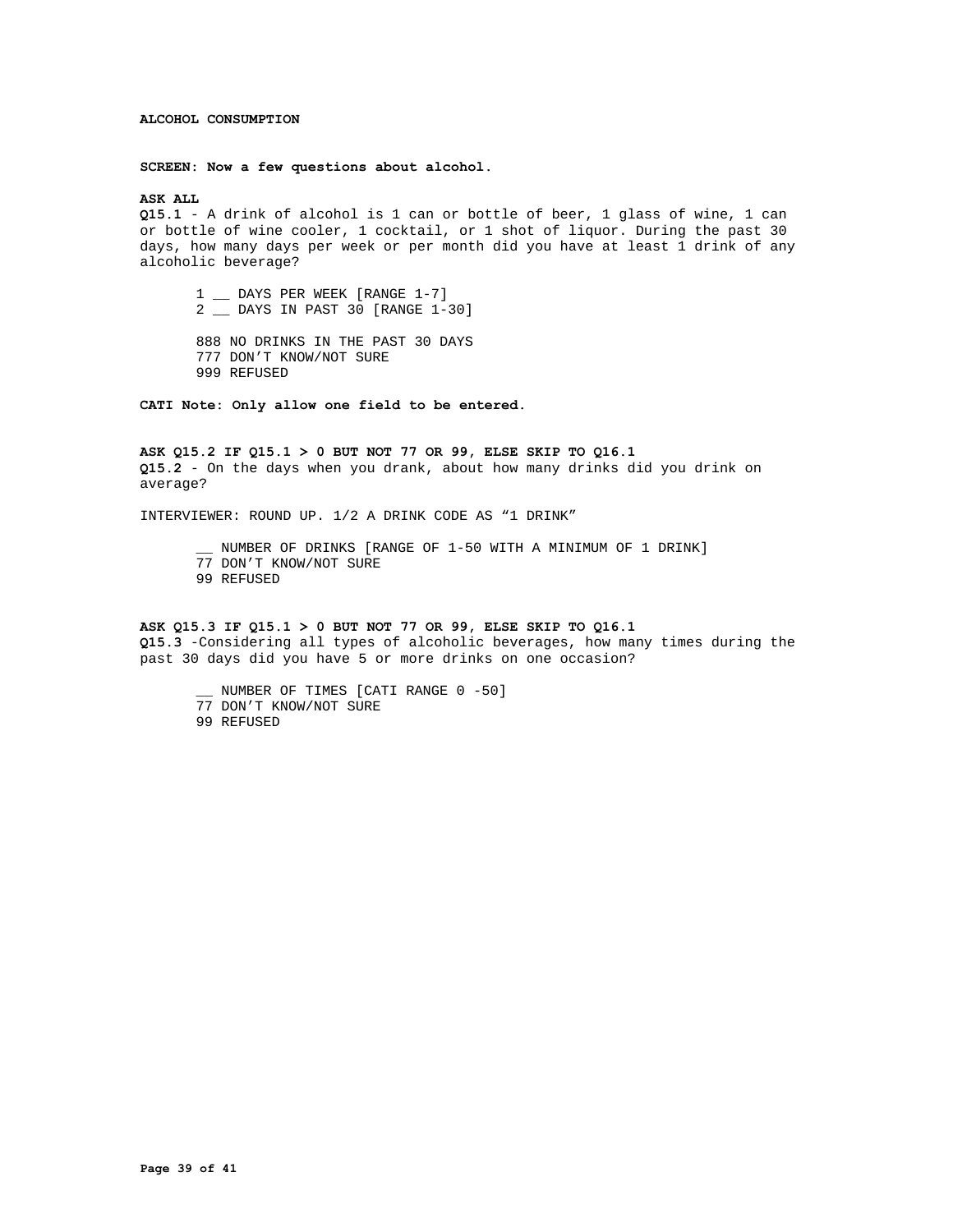#### **TELEPHONE MODULE**

**SCREEN: And now, because this is a telephone survey I need to ask you a few more questions about your telephone usage. These questions are only asked for statistical purposes.** 

#### **ASK ALL**

**Q16.1 -** Do you have more than one telephone number in your household? Do NOT include cell phones or numbers that are only used by a computer or fax machine.

- 1 YES 2 NO
- 7 DON'T KNOW/NOT SURE
- 9 REFUSED

#### **ASK Q16.2 IF Q16.1 = 1, ELSE SKIP TO Q16.3**

**Q16.2 -** How many of these are residential numbers?

- \_\_ RESIDENTIAL TELEPHONE NUMBERS [RANGE 0-5]
- 7 DON'T KNOW/NOT SURE
- 9 REFUSED

#### **ASK ALL**

**Q16.3 -** During the past 12 months, has your household been without telephone service for 1 week or more? Do NOT include interruptions of telephone service because of weather or natural disasters.

1 YES 2 NO 7 DON'T KNOW/NOT SURE 9 REFUSED

# **ASK ALL**

**Q16.4** - Do you have a cell phone for personal use? Please include cell phones if they are used for any personal use.

1 YES 2  $N<sub>O</sub>$ 7 DON'T KNOW/NOT SURE 9 REFUSED

#### **ASK Q16.5 IF Q16.4 = 1, ELSE SKIP TO Q16.6**

**Q16.5 -** Do you usually share this cell phone with any other adults?

1 YES 2 NO 7 DON'T KNOW/NOT SURE 9 REFUSED

# **ASK Q16.6 IF Q16.4 = 2, ELSE SKIP TO Q16.7**

**Q16.6 -** Do you share a cell phone for personal use with other adults?

1 YES 2 NO 7 DON'T KNOW/NOT SURE 9 REFUSED